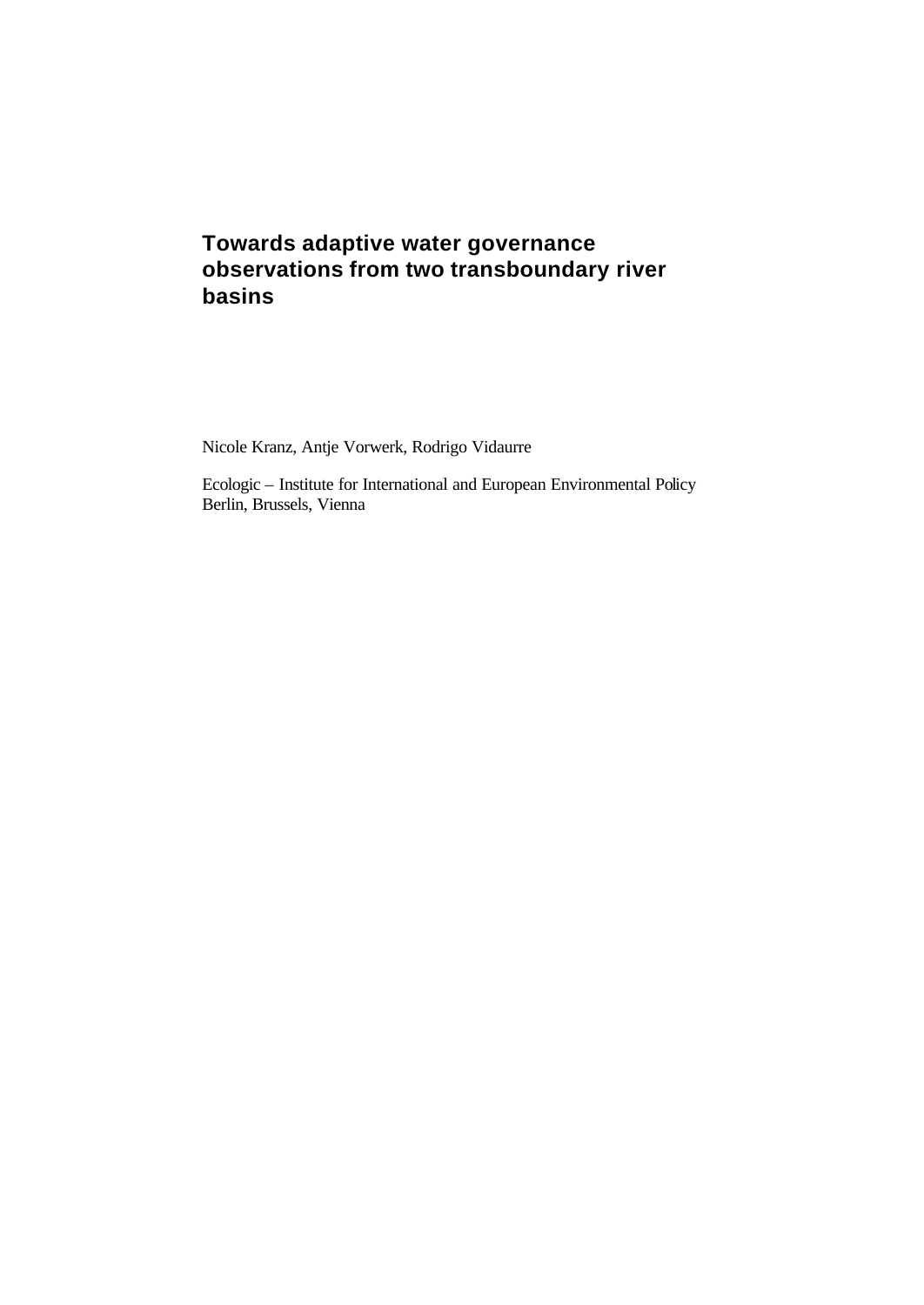## **Abbreviations**

| <b>ASBP</b>     | Aral Sea Basin Programme                             |       |
|-----------------|------------------------------------------------------|-------|
| <b>BVO</b>      | Basseynoe Vodnoe Obedinenie<br>(Basin                | Water |
|                 | Organisation)                                        |       |
| <b>EC-IFAS</b>  | Executive Committee of International Fund for saving |       |
|                 | the Aral Sea                                         |       |
| <b>ICAS</b>     | Interstate Council on the Aral Sea basin             |       |
| <b>ICWC</b>     | Interstate Commission for Water Coordination         |       |
| <b>ICWC-SIC</b> | Interstate Commission for Water Coordination Scien-  |       |
|                 | tific Information Centre                             |       |
| <b>IFAS</b>     | International Fund for saving the Aral Sea           |       |
| <b>ORASECOM</b> | Orange-Senqu River Commission                        |       |
| <b>RBO</b>      | <b>River Basin Organisation</b>                      |       |
| <b>SADC</b>     | Southern African Devleopment Community               |       |
|                 |                                                      |       |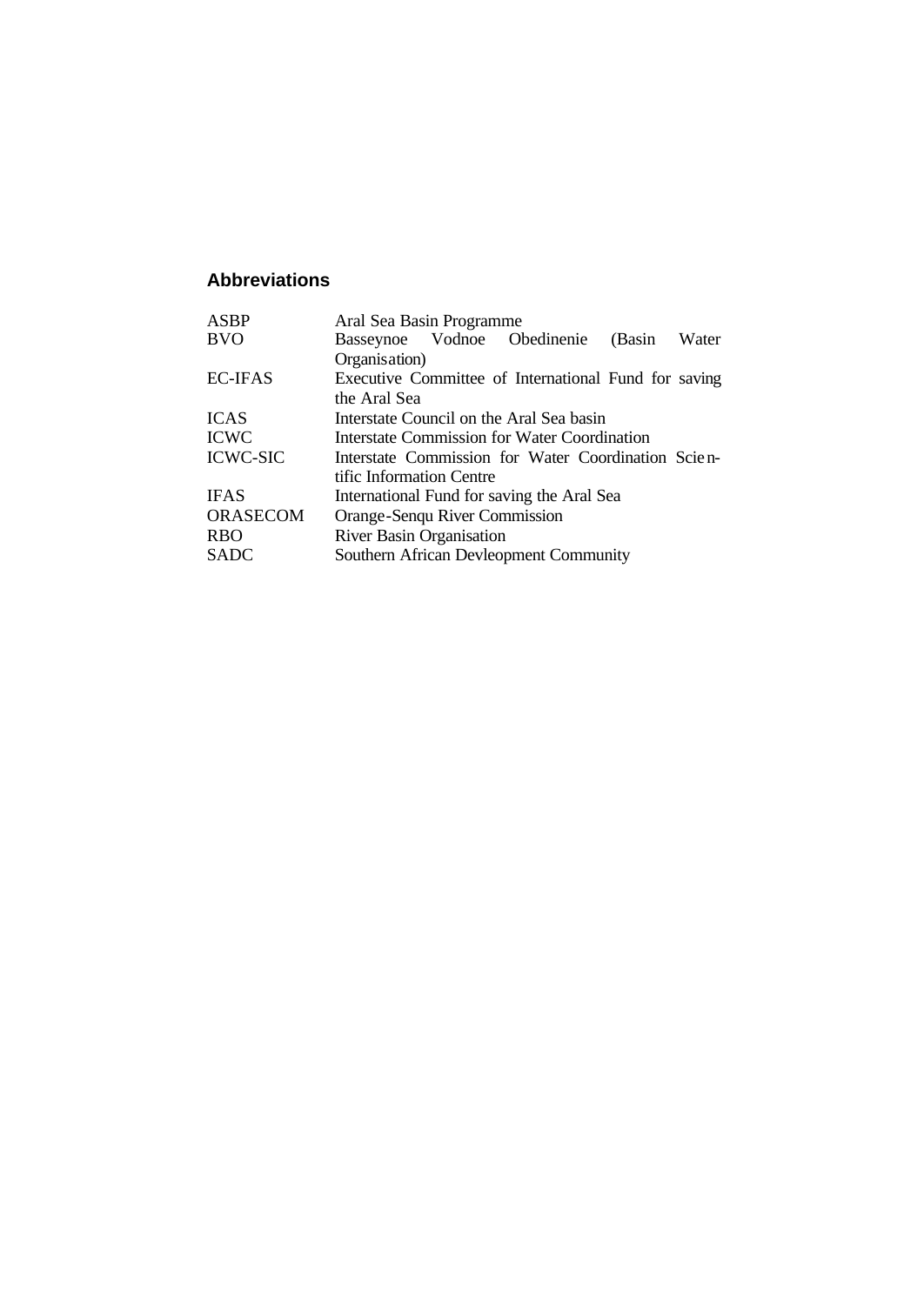### **1. Introduction**

Water governance in transboundary basins often comprises complex structures involving various types of actors at multiple governance levels. It has been argued that this complexity substantially impacts the basins' capacity for reacting in a flexible way to changing boundary condition, such as for example environmental degradation and water scarcity due to climate change.

Major problems are rooted in the incongruity of ecosystem and politicaladministrative spatial units and the resulting necessity to co-ordinate and align different approaches to water management of the different riparian countries. In addition, nationally and locally prevailing water management paradigms and different notions of the value of water in different cultural communities reinforce existing path dependencies rendering adaptive measures rather difficult at the transboundary level.

This paper takes a closer look at the situation in this respect in two transboundary river basins in Central Asia and Southern Africa – the Amudarya and the Orange – and in employing a frame of reference established in the context of the Newater project, first attempts to assess the regime type with view to its adaptive capacity from an institutions-centred point of view. In a second step, the potential for a transition to more adaptive forms of water management within the given institutional structure will be subject to a brief evaluation. While recognising the fundamental difference of the two basins, still common regime elements can be identified as they universally hinder or promote the transition to adaptive water management. In deriving common elements particular emphasis is place on the influence of uncertainty in river basin management decisions.

### **2. Conceptual Approach: Adaptive Water Management in Transboundary Basins**

In addressing adaptive water governance in transboundary river basins several strands of literature need to be taken into consideration, of which three should be mentioned as a frame of reference for this contribution: literature on the management of transboundary environmental goods, such as shared river basins, literature on multilevel governance of environmental goods as well as increasingly emerging contributions on the adaptive management of water resources.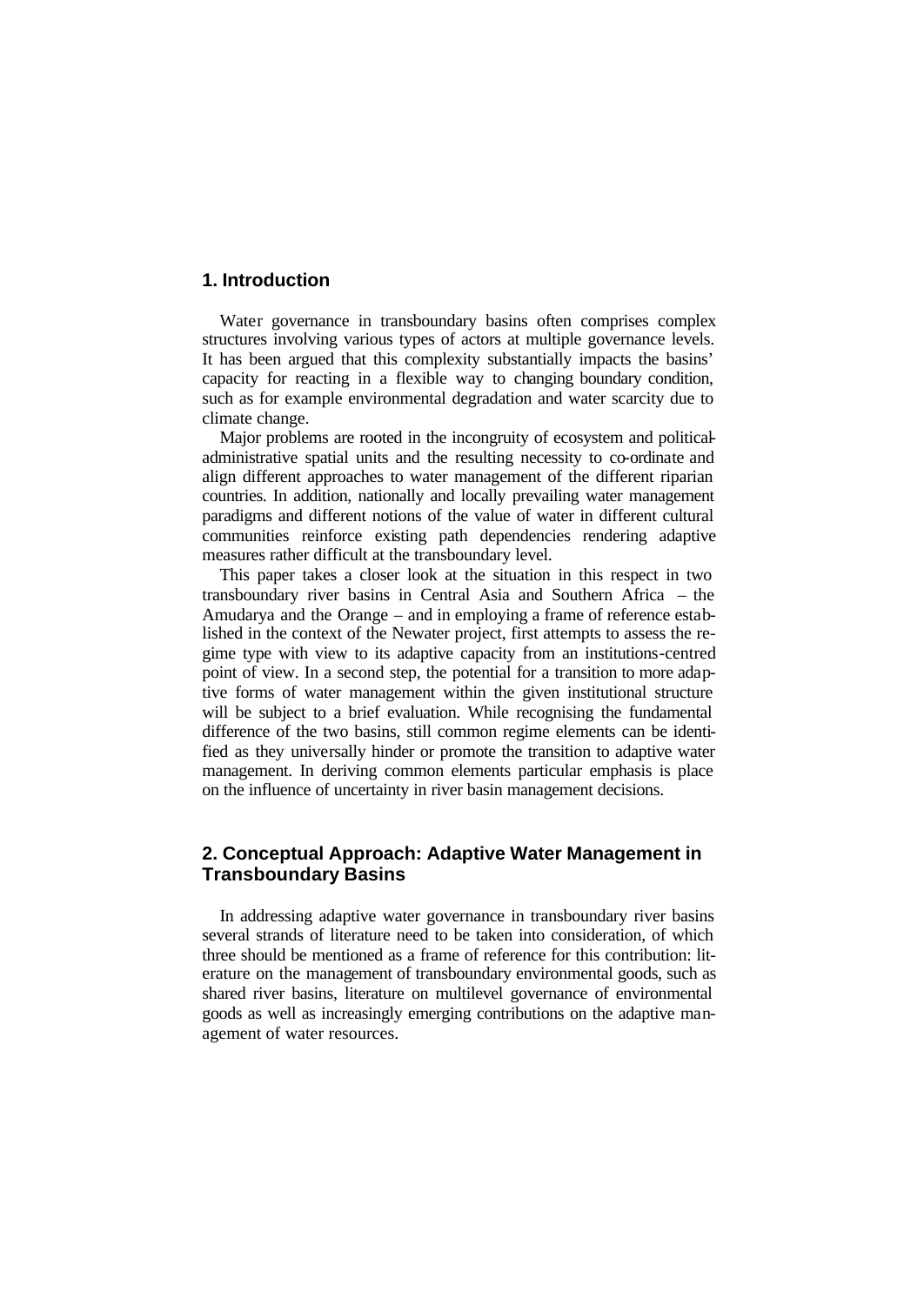While it is not the primary aim of this paper to subject these different approaches to a comprehensive assessment or review, reference will be largely made to an approach developed by Raadgever et al. (2007, forthcoming), which aims to derive five central regime elements of transboundary water management systems as a basis for delineating the respective regime type and its respective capacity for adaptation. We will largely follow this approach for the two case study basins and complement the insights by an assessment of the factors favouring or blocking transition.

The framework established by Raadgever et al. starts out with identifying main features of transboundary water management regimes and their development. Based on a literature-driven collection of the most relevant regime elements, the approach then continues to derive hypothesis as to the ideal configuration of each of these regime element in the case of an adaptive water management regime. The framework establishes detailed indicators, which assist in assessing a water regime's adaptive capacity. The following section can only but re-iterate some of the factors of relevance for the assessment of the cases under consideration in this paper.

Of the five central regime elements, comprising actor networks, water law, water policy, information management and finances, *actor networks* are considered to be central as they provide for the laws, policies etc. that structure all activities and relations within a water management regime.

With regards to adaptive water management, the continuous, active and mutual learning of all actors is highlighted as a central attribute. While this process is highly dependent on processes allowing for a constant exchange of information and knowledge, it also calls for the active co-operation between different sectors and levels in river basin administration (Huitema, Egas et al. 2007). This notion also clearly highlights the benefit of considering the governance structure in transboundary river basin as a multilevel governance set-up. Multilevel governance not only considered the interaction of various administrative levels in a governance regime and their respective interaction, but it also refers to the different groups of actors as components of a multilevel structure (Olsson et al. 2006).

Transboundary river basins constitute a particularly complex example of multilevel governance. Not only do they comprise a multitude of administrative level – the international, national, regional and local levels – but several sets of these, according to the number of riparian countries in a transboundary river basin. In addition, the number of actor groups is automatically compounded as well. In addition to numerous state authorities from the different riparian, oftentimes other stakeholder groups play a role in transboundary water management, including non-governmental organisations, donors or academia. Co-ordination, learning and exchange among these becomes paramount. Legal frameworks, policies and as most crucial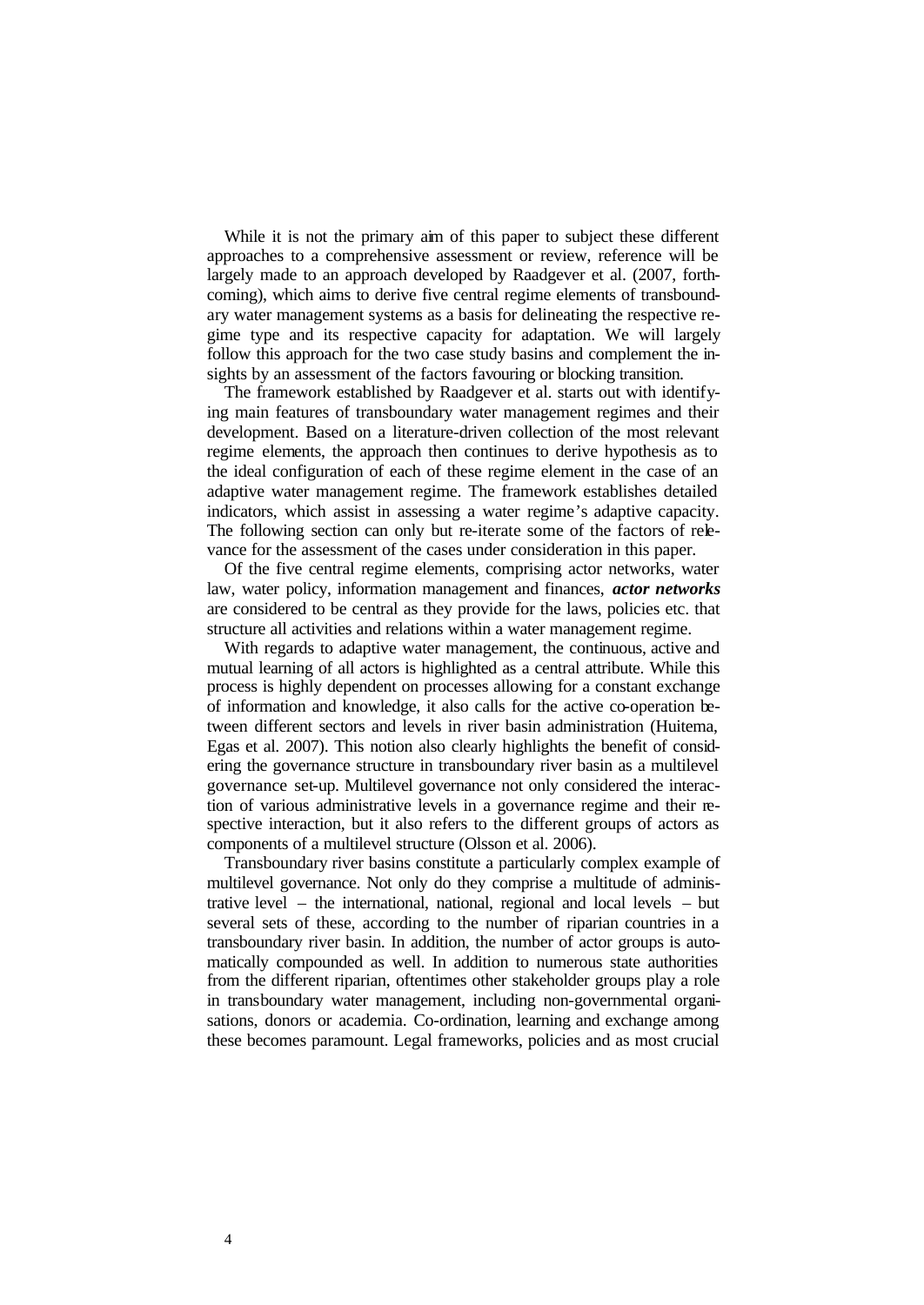boundary condition, the provision and exchange of information are important factors in structuring these actor networks.

As a consequence, the *legal framework* catering to such complex actors structures at various administrative needs to display a similar degree of flexibility. In reality, international law relating to water management is rather fragmented and subordinate to national water laws, thus rendering it difficult to accommodate all possibly desirable provisions concerning integrated water resources management, governance networks, public partic ipation, information management, planning and implementation as well as financial aspects. Thus it is not only the clarity and sufficient attention to detail transboundary water law should reveal, but also the degree to how it integrates and take account of the possibly very different national water law underlying the international framework law.

Especially, when it comes to implementation, this is where the necessary steps need to be taken most of the time.

To some extent, the formulation of *adequate policies*, i.e. the development of formal documents prescribing (future) water management approaches, at the international level can favour the implementation process at all levels. In this context Raadgever et al. suggest, that policies should consider the full range of possible measures and outcomes and allow for adaptations of the strategies if needed. The authors also suggest for policy options to be tested in small-scale policy experiments or model simulations, if necessary. In reflecting the legal framework, these policies can significantly assist in the implementation process in an adaptive manner at all levels by creating an environment open for co-operation and learning. While legal frameworks are considerably more inflexible, policies allow for more flexible solutions and quicker adaptations to changing boundary conditions.

With regards to *information management*, clearly a central requirement to integrated water resources management at any given level in a river basin, again the challenges are compounded at the international level, as it requires the co-ordination and concertation of various information sources as well as needs at the various levels in the different riparian countries. In order to provide for an adaptive management approach in this respect, Timmerman and Langaas, 2005 argue that information should be produced and shared among the variety of different stakeholders, while inherent assumptions and limitations are to be clearly communicated, in order to establish transparency and minimise the risk of misinterpretation (Gooch, 2004). Furthermore, according to Pahl-Wostl (2005) new information must be available to the system in order to be prepared for uncertainties due to future environmental change and the system must be able to process, and change based on this new information.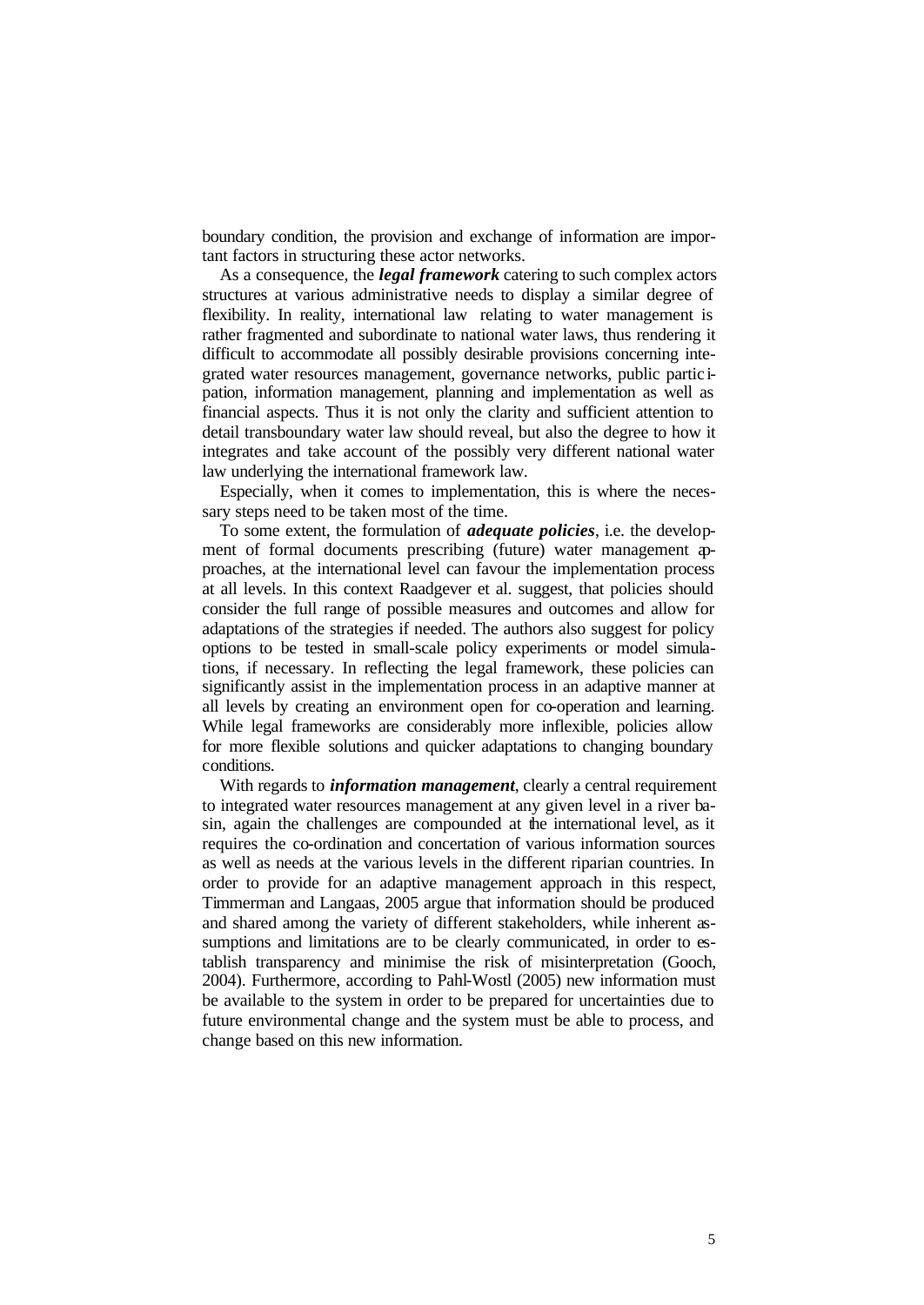Indicators established in the framework finally also relate to *financial aspects* in transboundary river basin management. On a normative basis, the availability of sufficient financial resources is set as the ultimate goal. Again, agreement and negotiation among all the actors in a river basin should lead to joint and widely supported decisions on investment. Cost recovery for water services used is increasingly considered and introduced as a tool for providing for sufficient funding for river basin management in the long run. As a necessary condition there needs to be a clear agreement as to the value of the natural resources in the basin to the different user groups as well as transparency as to the use of funds raised for water use charges. Last but not least, while a fair share of the burden for water uses should be the target, adaptive water resource management will also provide support for disadvantaged user groups if necessary.

While the previously presented framework provides for a guideline for the assessment of the adaptiveness of a transboundary water management regime in form of a normatively set 'ideal' water management regime, the second question central to Newater relates to the transition process, current water management systems need to undergo, in order to approach the 'ideal' state.

Research on societal transition processes as well as driving forces is currently emerging as an interdisciplinary field of science. The conceptual approach developed in the context of Newater recurs to the definition of Rotmans et al (2001), which describes transitions as *'continuous processes of societal change, whereby the structure of society (or a subsystem of society) fundamentally changes'.*

Focusing on transitions in transboundary water resource management, a multi-level approach appears to be helpful in discerning inter-relationships between processes at three levels – the macro-, meso-, and micro-levels (Kemp, Rotmans et al. 2005).

The macro-level provides for the context for water management and encompasses environmental variability, legal frameworks, deeply rooted societal norms and cultural values. In a transboundary river basin this would also entail the international agreements and policies on shared water management, while intrinsically linked with the meso- or management level at the international as well as national level, where these policies are implemented and translated into concrete management decisions. Relations and decision-making structures at this level are usually not very receptive to change. Long-established approaches are difficult to overcome and change as they are often engrained in institutions. On the contrary it's at the micro-level where innovative approaches can develop and flourish. This is where the potential for transition is considered highest. With regards to transboundary river basin management the main challenge therefore exist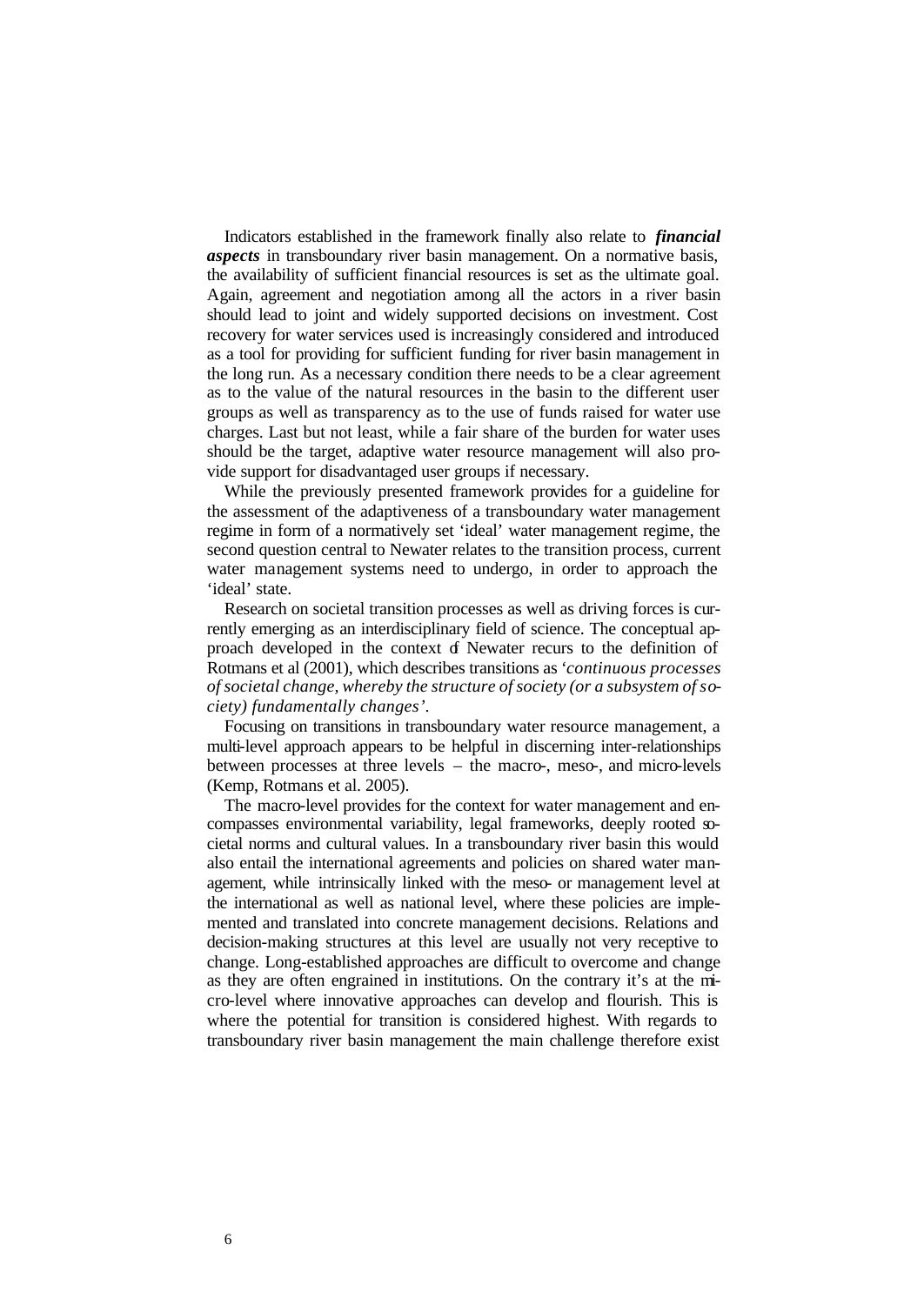to overcome rigid management structures at the Meso-level and translate positive impulses from the Micro-level to take effect at the macro-level, while taking into account that impulses for change might derive from the Marco-level as well. In transboundary river basins for example dynamics due to global change and socio-economic developments are in many cases compounded by interactions between the individual riparians in a river basin.

Such transitions are usually characterized by a relatively high degree of uncertainty. According to Walker et al. (2003) one can generally differentiate two different types of uncertainties in the context of water management. Firstly, uncertainty (*ontological uncertainty*) originating from the inherent variability of the system and secondly uncertainty (*epistemic uncertainty*) due to imperfect knowledge of the system. Uncertainties arise at different stages and different scales in the water management cycle:

- At the starting point of a management cycle, while identifying water management and development issues;
- Within the progress towards IWRM frameworks. The uncertainties related to this process occur in the evaluation of the progress regarding the extent to which an IWRM is implemented.

While this is only a very rough rendition of the role and effect of water management, it will serve as a reference for a first assessment of the water management regime and the role of uncertainties therein in our two case study basins.

### **3. Case study analysis**

The two river basins under consideration for this brief assessment represent fundamentally different river basin management system. Still, the benefit in comparing or at least contrasting the Amudarya and the Orange is partly derived from the obvious differences in terms of history, political situation as well as the cultural background one encounters in the two regions. In acknowledging these differences the focus of analysis is directed toward the commonalities, i.e. very similar challenges in terms of increasing uncertainty in water management due to changing climate conditions as well as demographic change. This uncertainty already aggravates existing shortcoming in terms of the fair distribution of water resources to the different user groups and the management of river basin at a transboundary scale.

In order to account for the differences in boundary conditions, our analysis aims to control for this by taking a rather strict institutions-based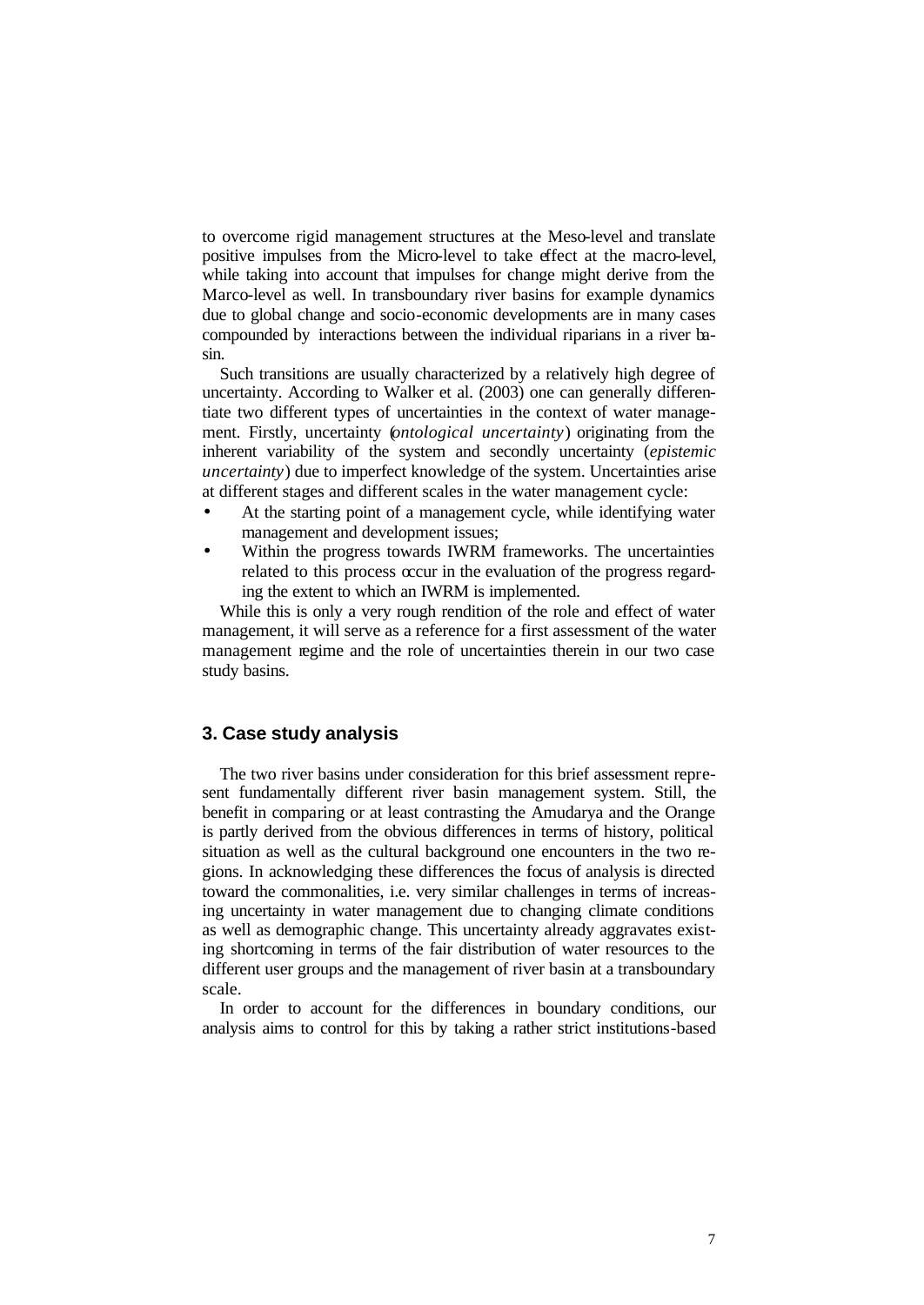approach. As institutions reflect actor networks in water management, looking at the current institutional framework as well as the developments that lead up to it, will allow for an assessment of the possible future trajectories of the water governance regime in the respective basins in the years to come and whether these align with the normative adaptive management paradigm or not.

Following an introduction to the institutional set-up in each river basin and its main actors, we continue with a mapping of the regime type detailing the different regime element paying particular attention to main sources of uncertainties, i.e. threats or challenges to water resource management in the particular basin. In a third step a preliminary assessment of the system's potential for a transition to adaptiveness is undertaken.

The assessment in both cases is based on a series of interviews conducted in Uzbekistan, Tajikistan and Turkmenistan in 2006 and 2007, as well as research in South Africa, Lesotho and Botswana, which is currently on-going.

### **3.1 Amudarya – general background and institutional set-up**

The Amudarya situated in Central Asia was<sup>1</sup> the largest tributary in terms of run-off to the Aral Sea. Water management in the Amudarya is significantly predetermined by the past centrally planned economy under the Soviet Union focussing on the development of large-scale irrigation infrastructure mainly of cotton monoculture. While irrigation agriculture is still the predominant water use in the downstream countries, upstream countries today wish to exploit the hydroenergy potential of the Amudarya. As a result there is a growing competition in water uses that complicates the on-going negotiation process for a new Amudarya agreement.

The current institutional set-up at the transboundary level is predetermined by the 1992 *'Agreement on co-operation in the management, utilisation and protection of interstate water resources'* with Kazakhstan, Kyrgyzstan, Tajikistan, Turkmenistan and Uzbekistan as signatories (Vinogradov; Langford, 2001). An institutional re-organisation initiated in 1997<sup>2</sup> and was legally completed in 1999<sup>3</sup>.

l

<sup>&</sup>lt;sup>1</sup> Today the Amudarya is not reaching the Aral Sea anymore.

<sup>2</sup> The decision of Heads of the Central Asia states on reorganization of structure of the International Fund for saving the Aral Sea, signed in Almaty on February, 28, 1997

<sup>3</sup> The Agreement about the status of IFAS and its organizations signed in Ashgabat on April, 9, 1999.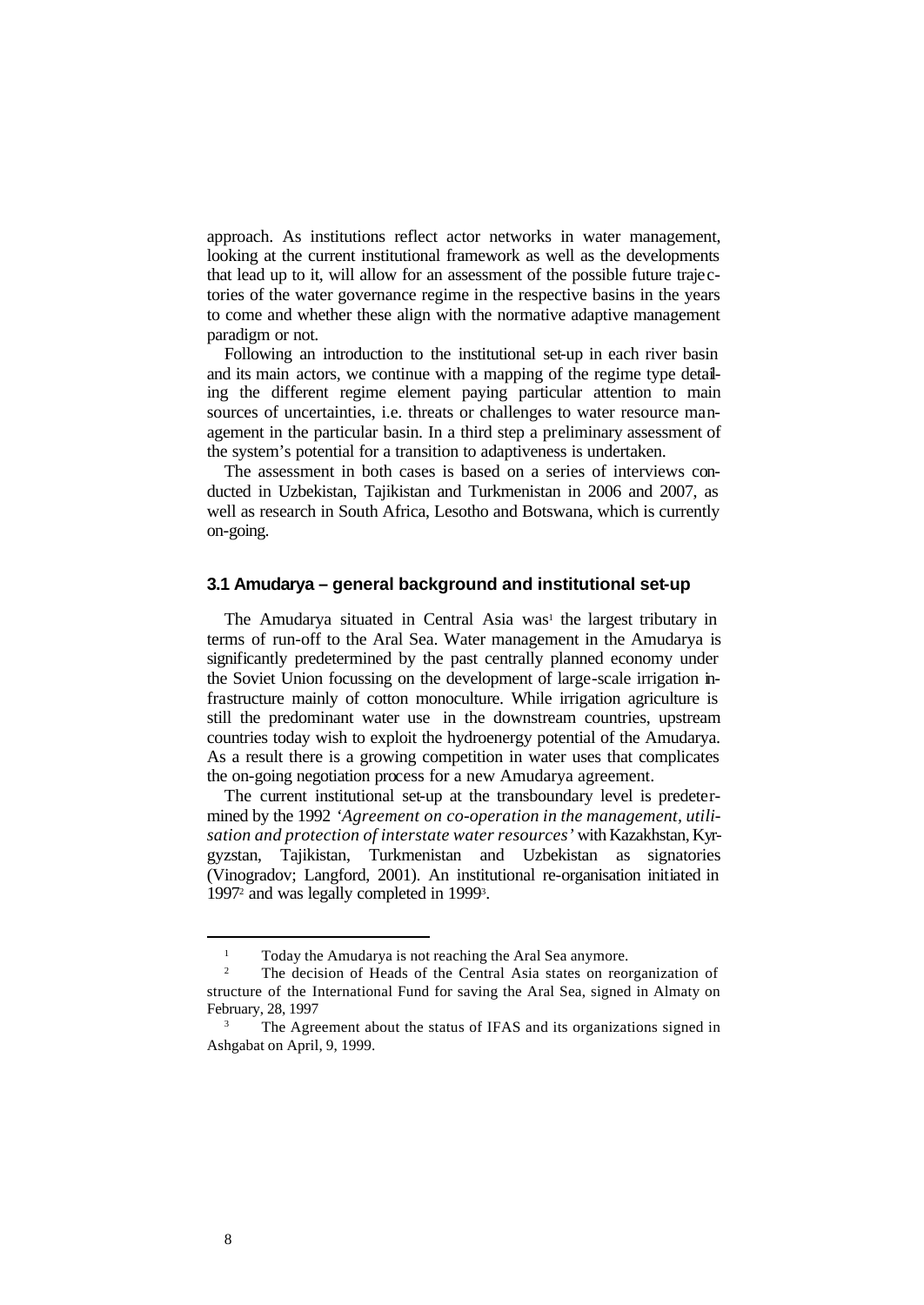The *International Fund for saving the Aral Sea (IFAS*) is the overarching institution in transboundary water management. IFAS consists of several administrative bodies including the Interstate Commission for Water Coordination (ICWC), the ICWC Scientific Information Centre and the BVO Amudarya, the basin managent organisation for the river.

IFAS is an organisation that implements the decisions of five Central Asian Presidents. The superior task of IFAS is to tackle the ecologic issue in the Aral Sea Basin (Kholmatov, pers. comm., 2007). This activity involves liasing with the national branches of the IFAS as well as international organisations and donors, the implementation of projects and the accumulation and allocation of funds. In this function, the ICWC also supports the activities of the IFAS. (Kholmatov, pers. comm., 2007)

ICWC furthermore comprises the BVOs for the Amudarya and the Syr Darya, the ICWC Scientific Information Centre (SIC) and the ICWC Secretariat as executive bodies.

The BVO Amudarya, based in Urgench, Uzbekistan is mainly responsible for overseeing the allocation of water, according to the agreed quotas to users in the basin. It also controls the discharges to the Aral Sea and the operations of interstate reservoirs. (UNECE/UNESCAP 2004).

The Scientific Information Centre (SIC) has been established under the auspices of ICWC. (Dukhovny, pers. comm. 2007). It provides for scientific training as well as scientific research relevant for water management in the Aral Sea Basin.

Important actors in transboundary information management and exchange are the *national hydrometeorological services (Hydromets)*. All riparian states to the Amudarya operate a national Hydromet, which belong to the international network under the auspices of the World Meteorological Organisation (WMO) (Homidov, pers. comm. 2007). The task of the Hydromets is to collect and to process hydrometeorological data and the monitoring of these data (Yakovlev, pers. comm. 2007).

*International donor organisations* constitute a main actor in transboundary water management in Central Asia. Most visible here are the World Bank, UNDP and UNEP, The Asian Development Bank, the US Agency for International Development (USAID), several national development agencies (e.g. Switzerland and Canada) as well as the EU-TACIS programme.

After the independence of the Central Asian states, international donor assumed a very important role in shaping the international water management process in the region, engaging not only in financing and enabling concrete projects, but also facilitating the consolidation of institutions for transboundary water management and the design of international agreements on shared water resources. The international organisations were in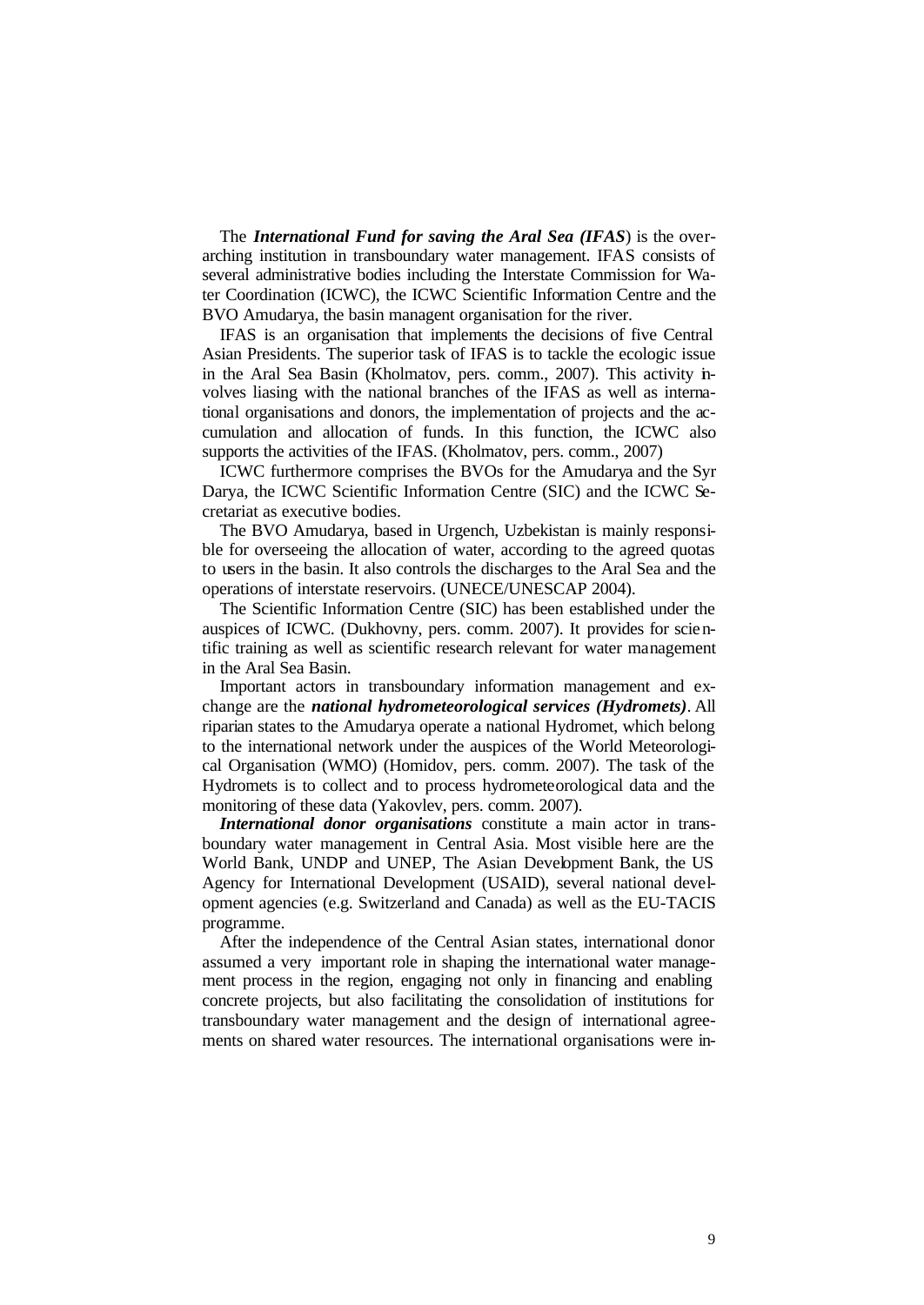strumental in keeping the momentum in the efforts to foster to cooperation among the riparian states and reducing mistrust and tensions among the key players. The fact that meetings, conferences and joint agreements are now being initiated by the states themselves is considered as a success of the involvement of these organisations. Furthermore the intervention of the international donors lead to the broadening of the 'negotiation set' to link in energy issues, thus ensuring that upstream countries would not divert the water courses for their own uses.

After a strong focus on donor activities related to the entire Aral Sea basin in the early 1990, a subsequent lack of success and widespread disenchantment of the donor community, donors have shifted their activities to addressing water management issues with clear targets, preferably on the national or even local level, such as reconstruction of water management infrastructure, technical support for monitoring devices, wetlands restoration or poverty alleviation and human health care.

Current efforts of donor with regards to transboundary water management in the Amudarya basin concentrate on supporting the up-grade of technical infrastructure (Abdukayumov, pers. comm. 2006).

On the other hand there are increasing initiatives that aim more at the achievement of strategic goals. Three main identified foci will be subject to a more detailed analysis in the following sections:

- Strengthening national water policies
- A New Amudarya Basin Agreement
- Supra-regional Co-operation and Discourses

It should be emphasised that each of these foci is not solely donor driven. In the opposite one of the main lessons learnt from the past was that the initiative for new actions should derive from the countries and government themselves.

#### **3.2 Amudarya – Mapping of the regime type and gap analysis**

Transboundary water management in the Amudarya Basin is an overwhelming prediction and control based regime. In all riparian states decisions are taken at the highest governance level, lower levels as well as other stakeholders are rather not included in the decision making process. Albeit significant efforts have been made to create appropriate institutions at the transboundary level, the set-up still remains fragmentised, contradictory and partly ineffective. These weaknesses also have adverse effects in regard to information management and the involvement of donor organisations.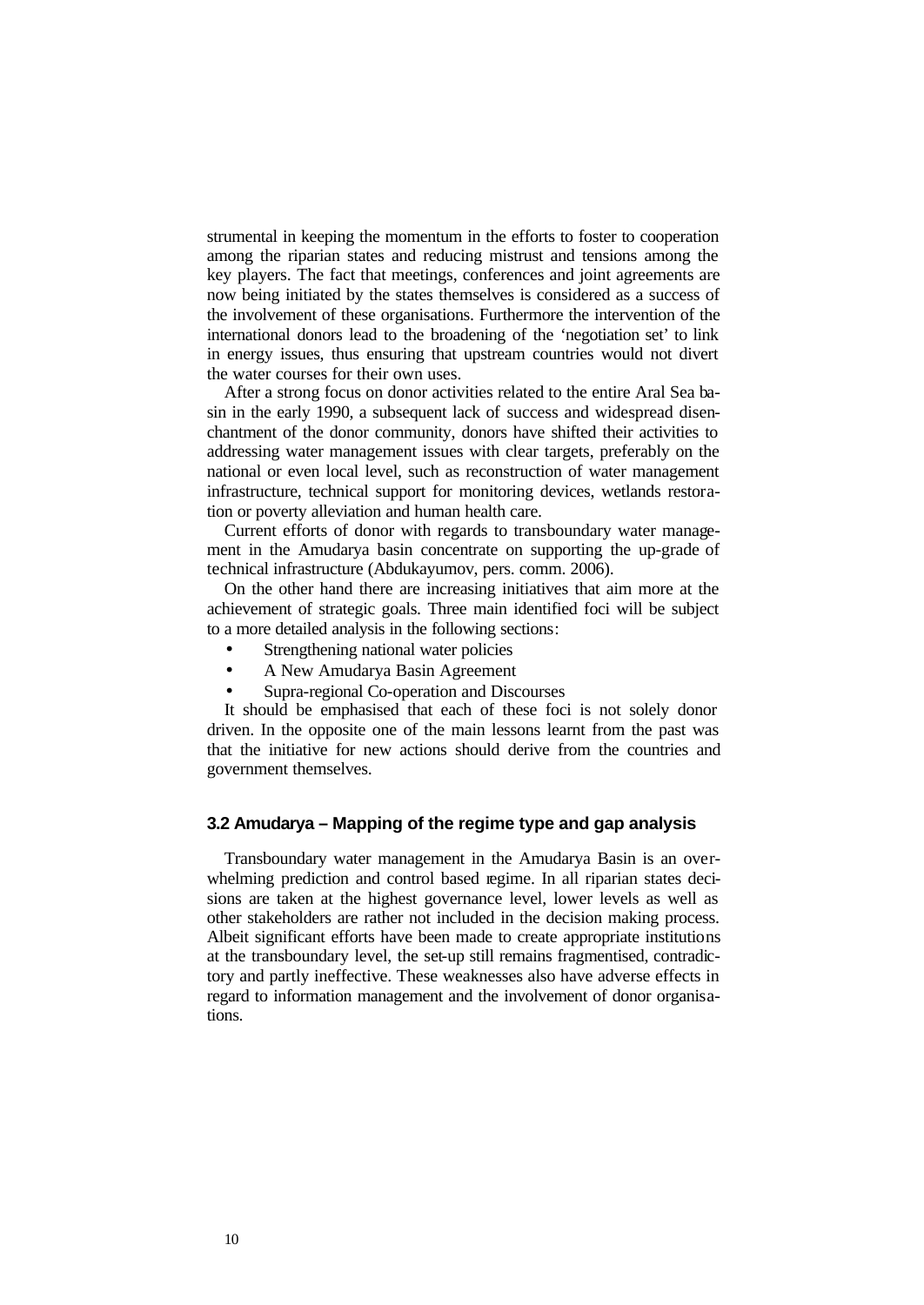Uncertainties that may derive from information management clearly belong to the epistemic uncertainties. The current system of information management and exchange in the Amudarya partly results in limitations of data. In the first place the insufficient technical equipment lead to an incomplete picture of the status of water resources. In addition currently there is no unified data collection system used by all the riparian states. As a result available data is often incongruent and difficult to apply at the basin scale.

But it is not only the limitation of the availability of hard facts; also other components contribute to an increased uncertainty in water management in the Amudarya Basin. Information management also means to be aware of the specific viewpoint of relevant actors as well as to share existing knowledge. The current top-down approach in the Amudarya Basin significantly hampers this information flow. High-level government bodies have little connections to the lower level. The same is true for the exchange of knowledge among different sectors. As a result information on reciprocal influences and effects of other sectors to water management are fragmentised and incomplete.

In the light of these considerations the adaptive capacity of the information management system in the Amudarya Basin appears to be weak. Under these circumstances the current approach to water management will have difficulties to identify occurring changes and/or risks. There are however some encouraging initiatives that appear to set the first stones into the direction of more adaptive management styles.

### **3.3 Amudarya – Assessment of the potential for transition to adaptiveness**

In regard to information management and exchange there are attempts to improve the availability and flow of information. The existing network of Hydromets in the five Central Asian states sets a good basis for further improvements. The Hydromets conduct mutual training workshops that aim at education and knowledge update for the Hydromet scientists. These efforts are partly own initiatives and partly supported by donor organisations. In the context of the upgrade of the data collection system existing biases have to be considered. The attempt to establish a regional Hydromet with the objective to establish a unified database for the (Aral Sea) basin failed due to reluctance of the national Hydromets. As a lesson learned that can be drawn from this experience other instruments should be developed for a better and basin wide access to relevant information.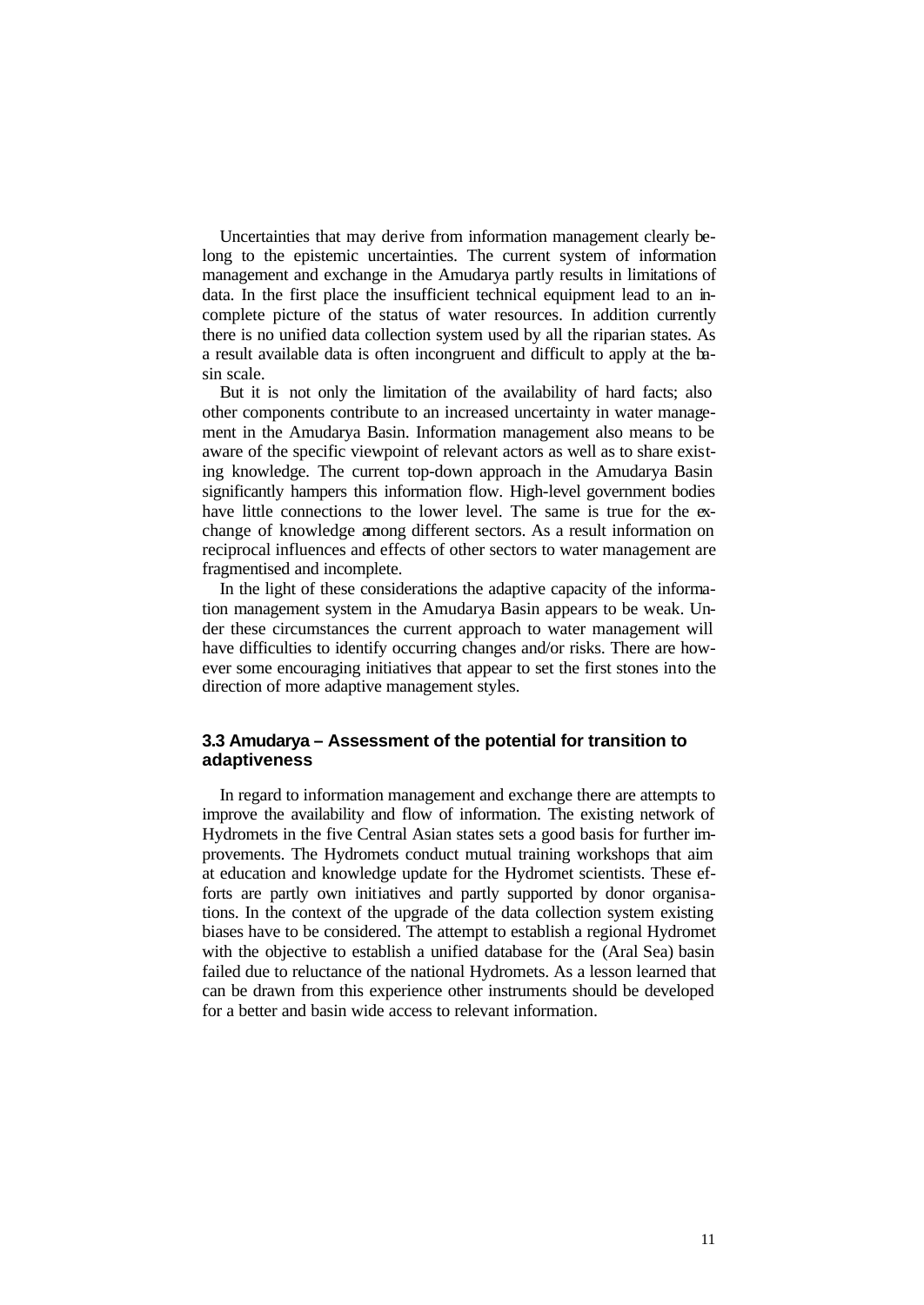In regard to a better understanding of the water management system and a better cooperation among sectors an emphasis has been put on the assessment and further development of national strategies. Kazakhstan is a forerunner in this respect. Even if not belonging to the Amurdarya Basin the Kazakh experiences may set guidelines to water strategy development currently in process in Tajikistan, Turkmenistan and Uzbekistan. Coherent national water strategies of the riparian states would also further contribute to interstate arrangements as they provide for clearer positions and more transparency also in transboundary negotiations.

The current review and newly arbitration of an interstate agreement for the Amurdarya Basin guides in the same direction. Raadgever et. al identified a complete and clear legislative framework for transboundary cooperation as one of the core prerequisites for adaptive management. At the moment the process appears to be difficult and important issues such as an agreement on information management are unlikely to be resolved in the near future. The ongoing process however is first step. The inclusion of Afghanistan into the negotiation process and the discussion of issues neglected so far gives opportunities to provide for new impulses towards more adaptiveness.

On the supra-regional level that goes beyond the basin scale there are also drivers that could be able to direct water management into new paths. Platforms such as the Asian Pacific Water Forum may not have concrete influence on the practical side of water management; they may however contribute to discussions from a more global perspective.

The involvement of donors that significantly contribute to the financial back-up of the needed improvements in water management, also play a major role on the way towards adaptiveness. On the transboundary level however a focal point that could provide for a better co-ordination is not in place.

To summarise: The case of the Amudarya Basin demonstrates, that the transition from a hardliner top-down approach that represents water management under the Soviet Union to an integrated water resource management that opens up for new and more adaptive solutions is a long and difficult process. It also gives evidence that solutions that have been successful in other parts in the world cannot be applied on a one to one basis in other regions.

#### **3.4 Orange – general background and institutional set-up**

Water management in the Orange basin is determined by the increasing scarcity of the resource in the region and the struggle of all riparian coun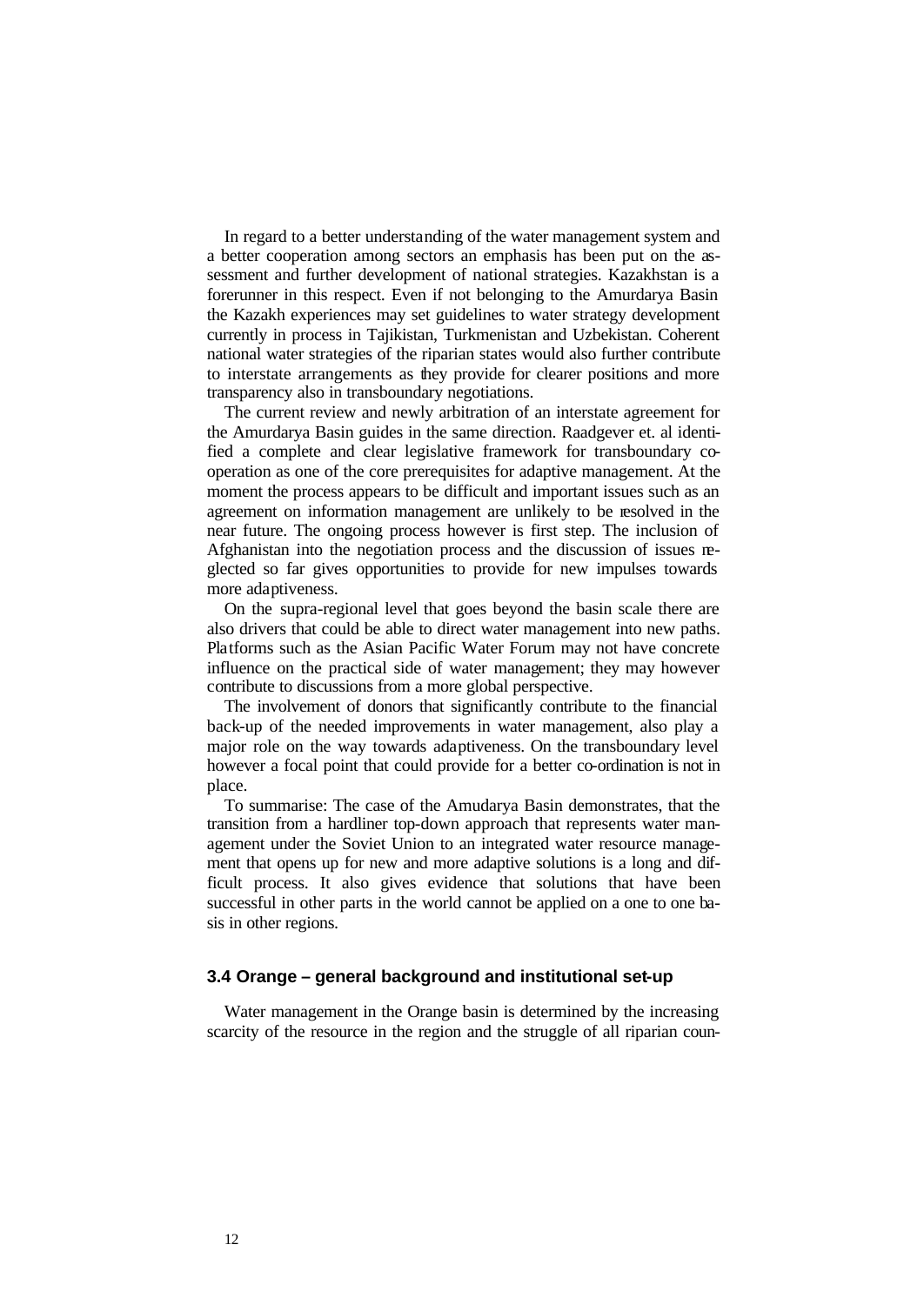tries to secure access and availability to the resource for their future economic development and the welfare of their nations. Availability of water resources is a crucial pre-condition for agriculture and industry in all riparian states of the Orange basin. Among these countries South Africa is assuming a dominant role in comparison with Namibia, Botswana and Lesotho with the effect that water management in the past very often was tailored to meet the demands of the Republic of South Africa.

The river basin of the Orange is the largest watershed in South Africa, and the Orange is the largest river in Africa south of the Zambezi. Approx. 60% of the around one million square kilometres that form the catchment area lie in the country of South Africa. The remainder falls within Botswana (11%), Namibia (25%) and Lesotho (4%), the latter country lying totally within the basin.

The Southern African Devleopment Community (SADC) significantly influences water policy on the Orange basin level. In 1995 the SADC signed the SADC Protocol on Water Resources, which was later modified in view of the UN Convention on the Law of the Non-Navigational Uses of Shared Watercourses, of 1997<sup>4</sup> . Relevant to transboundary river basin management is that it seeks to promote and facilitate the establishment of shared watercourse agreements and shared watercourse institutions, as well as enshrining the principles of reasonable use and environmentally sound development of the resource.

The initiative for creating a Basin commission for the Orange River goes back to 1995. Namibia has been one of the main driving forces within this process, because it became more and more evident for Namibia that bilateral agreements between South Africa and Lesotho would also influence Namibia's water management regime. The agreement that established ORASECOM was finally signed in November, 2000.

With the establishment of ORASECOM existing bilateral agreements remain in force, albeit now embedded into the commission's work and other interested riparian states have now gained means to be better informed about processes under bilateral agreements.

A technical task team and a legal task team support the ORASECOM meetings. These teams that consist of representatives from all riparian states provide for the knowledge base for the meetings. In order to support the continuous work of the Commission a Secretariat of ORASECOM has been established in spring 2007. The secretariat is responsible for the coordination of all activities under the ORASECOM agreement. It is ex-

l

<sup>4</sup> The Revised SADC Protocol on Shared Water Resources was signed by the SADC countries in August 2000.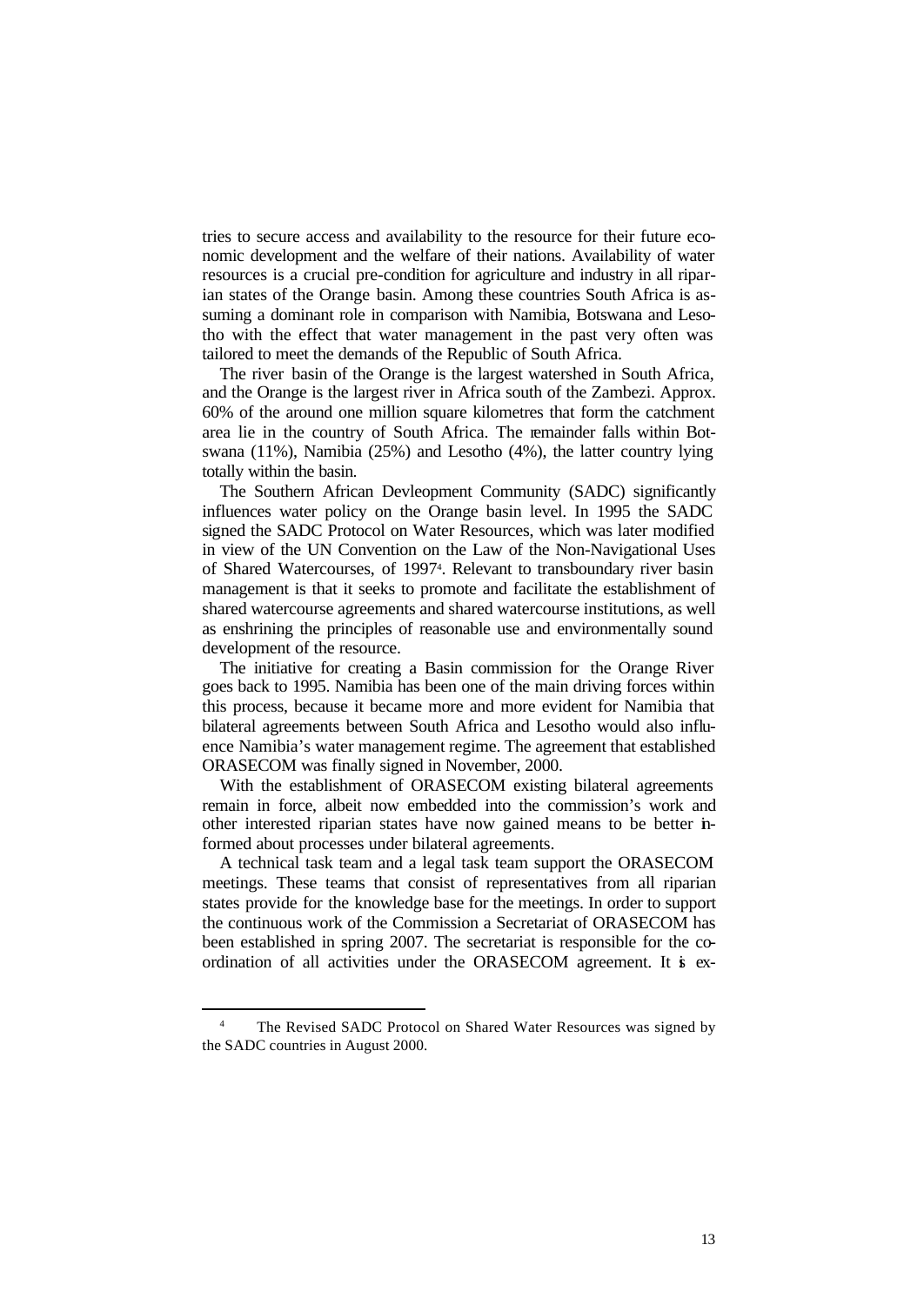pected that under the umbrella of the secretariat also a unified database will be developed for the Orange Basin. (Mpho, pers. comm., 2006)

Both current donor involvement and donor interest in the basin is high. SADC developed a project portfolio and has implemented a donor coordination mechanism, both widely praised; ORASECOM is following the same principle, and is taking initiatives to assure relevance of donor projects for the commission. Donor involvement has helped address two key areas: capacity-building, on one hand, and information requirements (e.g. baseline studies, analysis of existing information) on the other.

#### **3.5 Orange - Mapping of the regime type and gap analysis**

Water resources management in the Orange basin has been determined by a largely technocratic and in many cases also top-down approach, reflecting the past approach to water resources management in South Africa. Before the establishment of ORASECOM, water-sharing arrangement between the riparian countries were mostly focusing on the water needs for industrial uses (energy provision, agricultural production). It was only with the new water law in South Africa that also induced a paradigm shift in the entire basin, while this has not been implemented at the basin scale yet. While the creation of ORASECOM and its subsequent operationalisation provide an important foundation for further changes and improvements, still severe challenges lie ahead, as for example the participation of stakeholder groups as well as questions pertaining to the financing of water resources management at the transboundary scale.

Uncertainties for water management at the transboundary scale clearly arise from marco-level: evidence of climate change in the basin is paramount. However, there is considerable uncertainty as to how these developments should be dealt with. In many instances, technological fixes are suggested in order to meet continues drought periods. These are however not supported by all stakeholders in the basin (Earle, pers. comm. 2006).

Probably the most promising recent development with regards to other sources of uncertainty is the compilation, generation, and exchange of information. A series of initiatives, mainly connected to the bilateral agreements and to donor projects, have provided impulse to the generation of information and its standardisation. A current GTZ project is compiling the information available relevant for an IWRM plan for the basin; subsequent phases would populate the most important gaps identified. A River Basin Study and a GEF sponsored TDA – SAP project are also under development.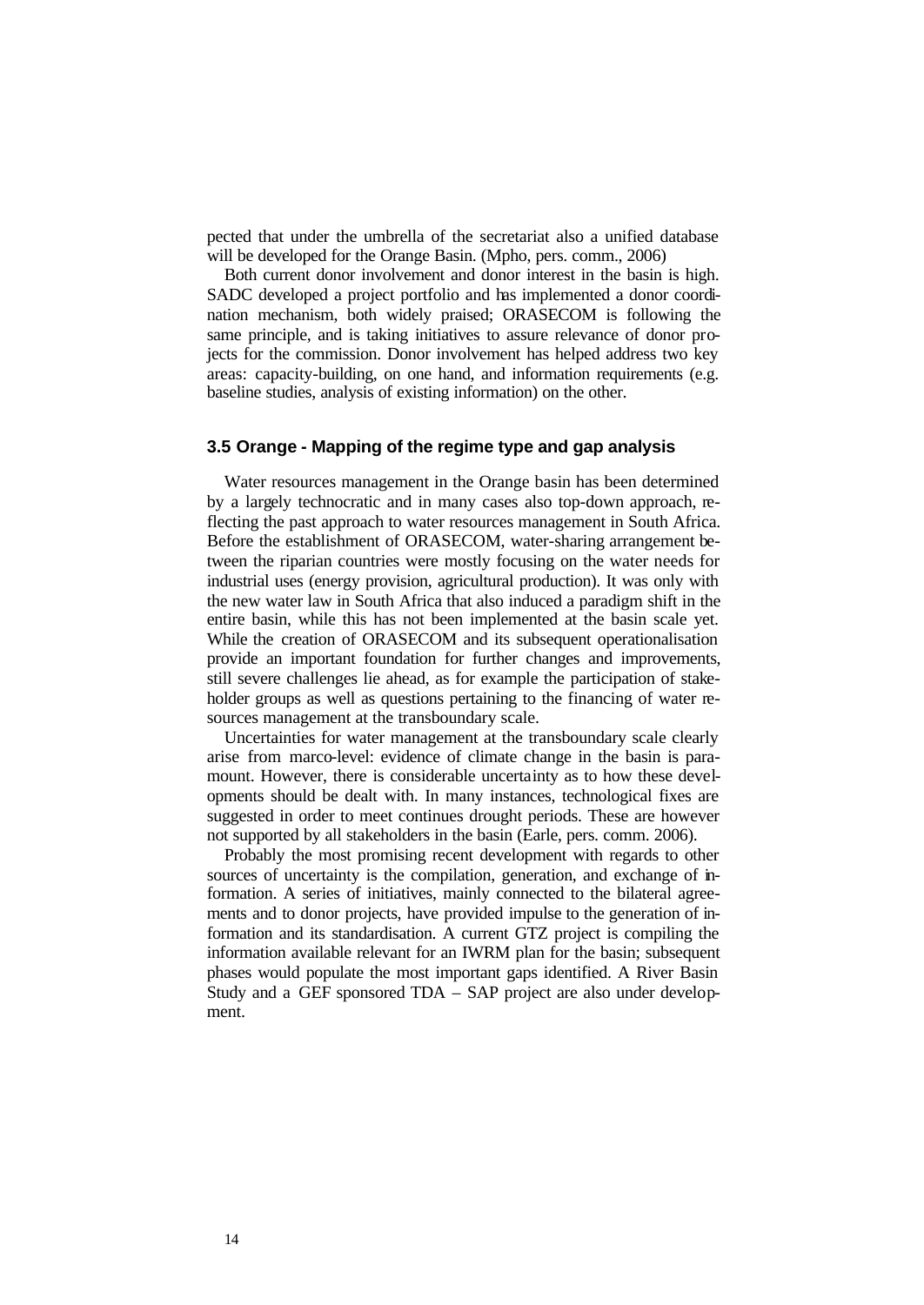The framework within which the co-operation through ORASECOM takes place provides for clear mechanisms of interaction. The Revised Protocol, with its Tribunal that will make binding judgements, is a robust fallback option in the case that strife would come to prevail in the Commission. The regional integration being aimed for also sets a larger context for co-operation among the riparian countries, increasing the importance of a negotiated solution and enlarging the possibilities for trade-offs and forms of benefit sharing. The structures being generated within the commission also serve a role in "reducing the possible range of outcomes to bureaucratic procedures" and "institutionalising the conflict" (Turton, pers. comm., 2006).

In general, there seems to be significant political backing to transboundary cooperation in the four riparian countries, expressed for instance in the creation of the various RBOs. Government support has however been more reticent in matters related to funding. The commission has basically relied on donors for the funding of its studies, and this poses the question of the sustainability of current efforts in the long term.

Despite rather positive developments in some areas, the commission is struggling with some serious challenges.

Capacity within the commission as well as in the water administration of the individual countries is limited and in some cases seriously threatened with capacity leaving the region, and of an inadequate amount of trained people in the first place.

Secondly, while water sector the reforms in South Africa have put in place a very progressive and advanced framework for water governance, some actors describe this as too ambitious rendering the implementation of the reforms a too lengthy process. As a consequence, the national institutions are caught up in their reform processes and investing most of their efforts in these new structures; the transboundary component of governance is affected negatively by this set of priorities.

Thirdly, while donors constitute a very important actor in transboundary water management in the Orange basin, their role is not uncontroversial. They are accused of only being interested in short-term involvement, with fast results, whereas the regional situation, and the fact that the resources of the local counterparts (e.g. departments of water affairs) are often limited, frequently do not allow for fast project development. Another frequent criticism of donor involvement is that they are hard to move from their own agendas, and often do not show the capacity to listen to local requirements; this would be caused by their own institutional characteristics.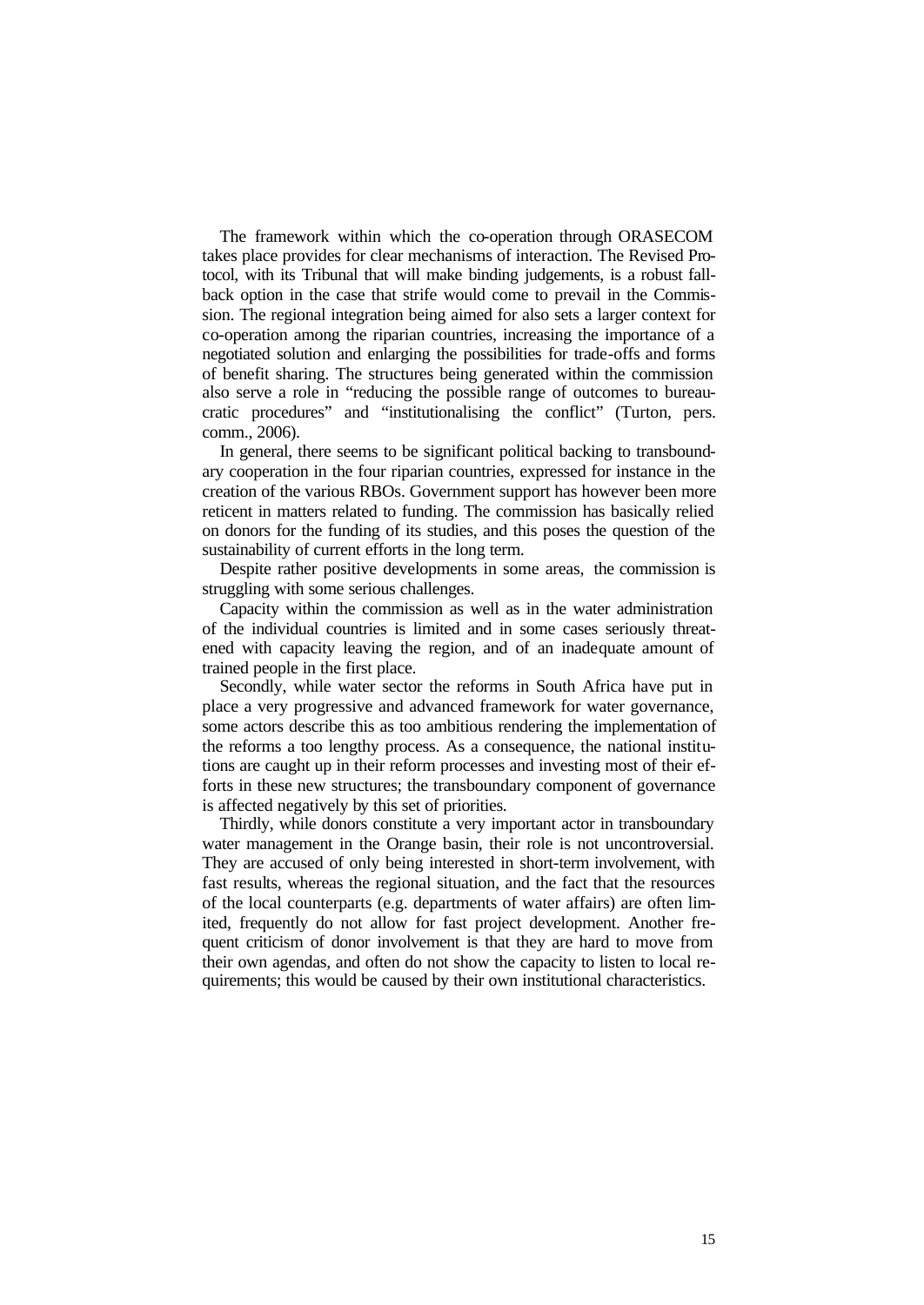#### **3.6 Orange - Assessment of the potential for transition**

Overall, the international discourse on IWRM and adaptive water management is being taken up in the Southern African region, providing for a common framework of reference at the Marco-level.

Focussing on ORASECOM as an institution, which might be in a position to host or trigger a transition towards more adaptive water management the following statements could be derived from the interviews conducted in the basin.

On the more technical level, most local actors see an important possible role for the commission in the area of information management Up to a certain point this subject is already being addressed by the commission, both due to the efforts of its Interim Secretariat, and due to the current interaction the commission has with donors.

Another area where ORASECOM is almost universally seen as having an important role to play is donor coordination. The institution is seen as an ideal entry point for donor activities; it would ensure adequate added value, relevance, feedback, and quality control of the projects. This role would tie up neatly with the its role in information management: being the "hub" of information on water management in the basin would put it into an ideal position to provide information and judgement on the relevance of planned donor activities.

The latest developments in fields such as water management and environmental monitoring, experiences of relevance in other river basins, etc., could be received and propagated by the commission. The transboundary perspective would be integrated in any analysis of the implications of the latest developments; the fact that commissioners are very senior water managers in their respective countries would also guarantee the possibility of diffusion of the results obtained. This, coupled with the expected stakeholder component of the commission, could imply a significant contribution to the social learning processes required in adaptive management.

A further promising opportunity for the institution is the possibility of addressing issues left out of previous bilateral agreements. In the case of the LHWP Treaty, these include emerging ecological issues; the highly detailed and long-negotiated treaty does not provide for the issues currently arising. Due to the commission's acting on the basin scale, it is also seen as a natural institution for facing large-scale environmental issues in future.

Stakeholder participation is another area in which local actors see possibilities of significant involvement on the side of ORASECOM. Several of the actors interviewed also placed emphasis on the need for establishing benefit-sharing mechanisms, not only between the countries, but also be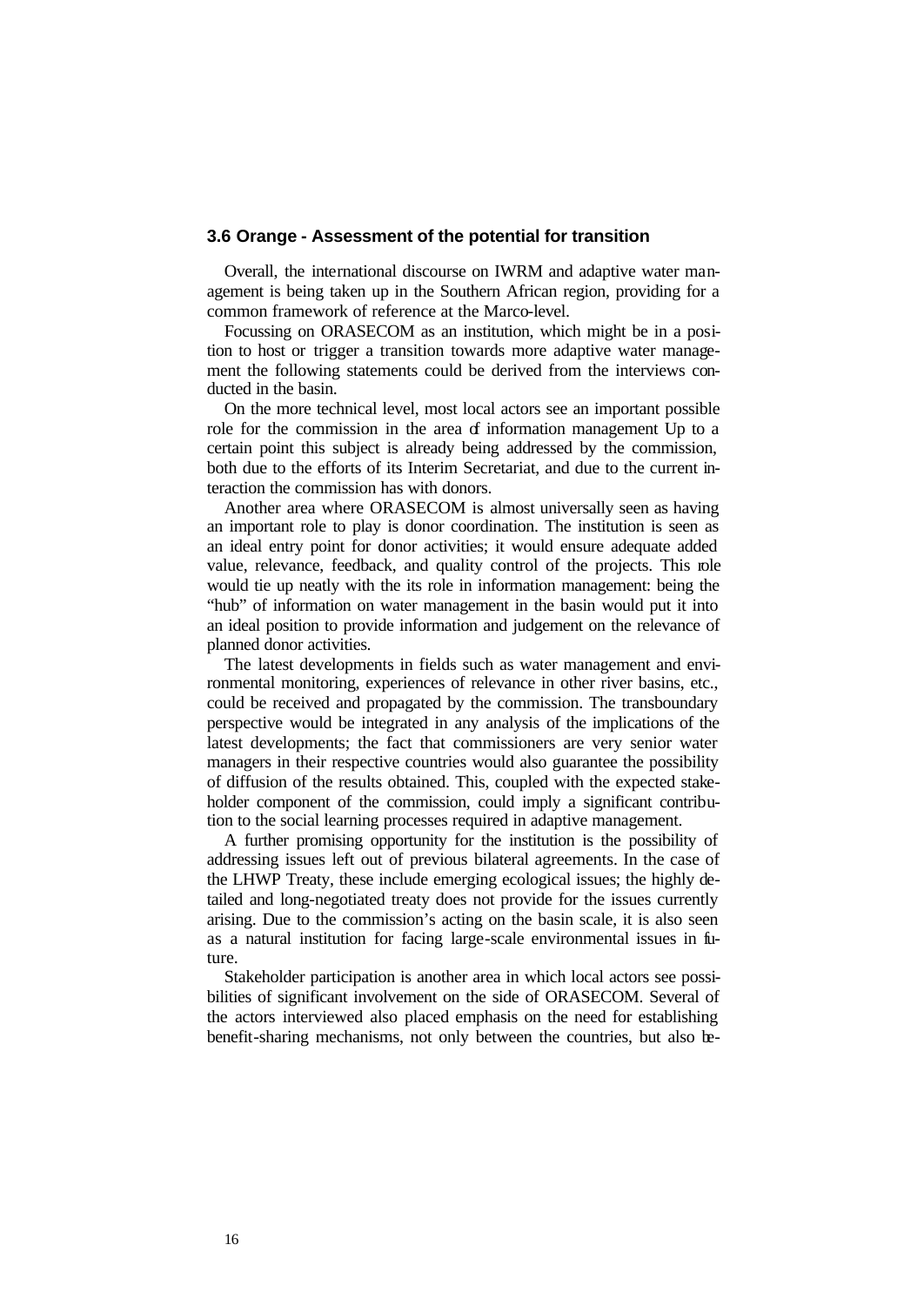tween stakeholders, e.g. for the agricultural population of Lesotho now being handed the task of avoiding erosion.

Taking a broader look at the prospect for the cooperation among the riparian states in the Orange basin under the impact of climate change, one could argue that due to the "closed" nature of the basin, any change that severely impacts the availability of water resources in the basin could, in theory, cause a retreat of the member states into their spheres of sovereignty. Although the effects of changes in the availability of water **re**sources, such as those derived from climate change, have received much attention from external researchers, local expert opinion concerning the probability of this kind of scenario judges it to be very small. In spite of the system's "closure", all its other elements work against a result of this type. On the one hand, the degree of cooperation and trust among the member states is developing strongly. Current cooperation could even result in the building of (more) common infrastructure in the future, according to some predictions. On the other hand, particularly in the case of South Africa, which covers by far the largest area of the basin, their massive water infrastructure is in place, which is managed very conservatively (due to its centrality for the economy of the whole country). This infrastructure does not correspond with current ideas of sustainability and adaptability, but it does provide an impressive buffering capacity and the capacity to adjust to changes in the seasonality of rainfall. As a consequence, long-term changes in the availability of water resources, such as those that could be a consequence of climate change, would probably not hinder the cooperation over water resources in the river basin, whether or not thisentails a more adaptive management of water resources in the long run.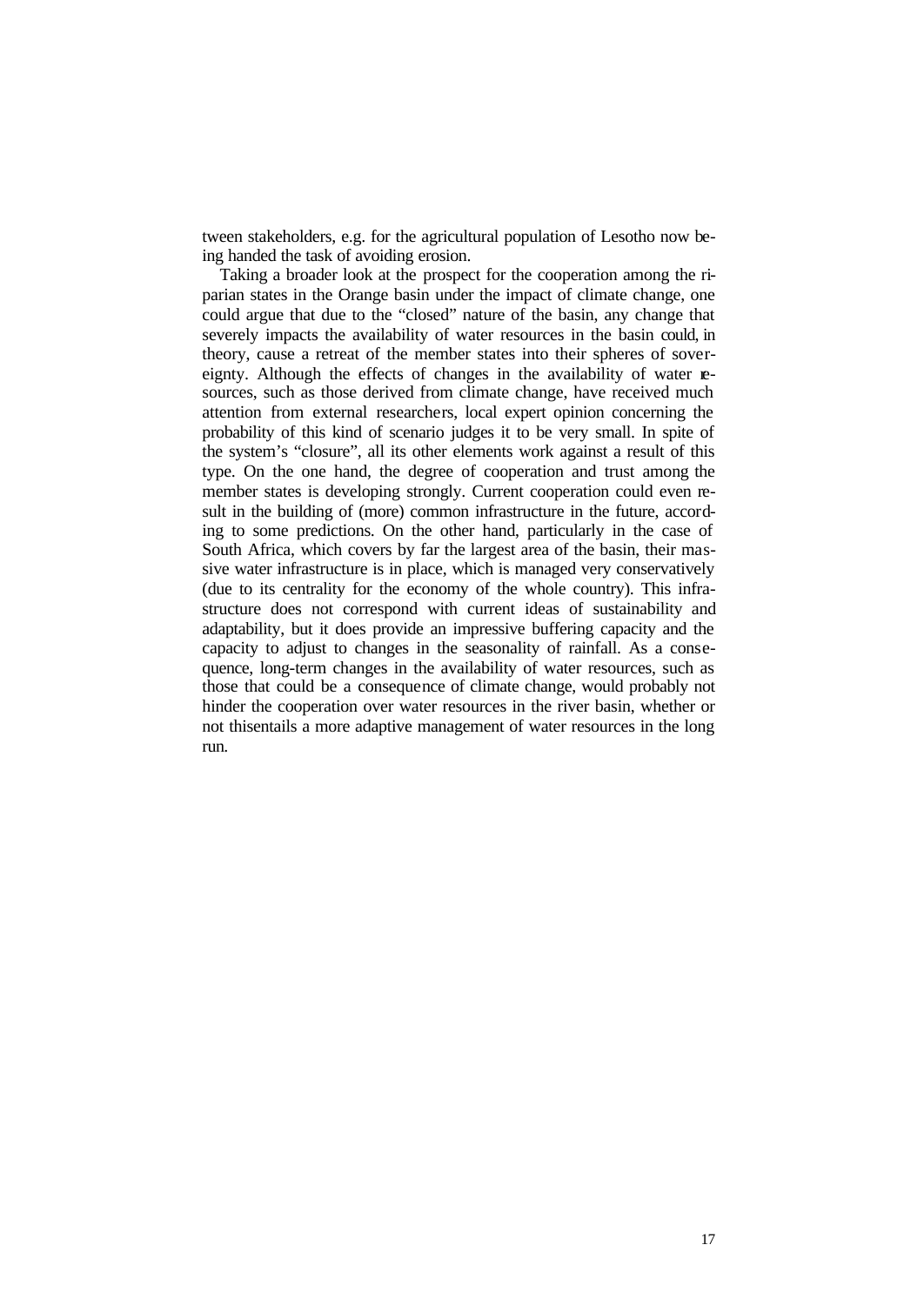### **4. Interpretation in the light of the conceptual approach**

Despite the preliminary character of our findings and the on-going research in both river basins, the following insight could be arrived from our initial analysis of the cases in the light of the conceptual approach developed in the context of the Newater project.

Transitions in transboundary water governance need to be considered from a multi-level governance perspective, i.e. governance structures, including the management of information as well as the interaction with donors are not determined on the international level alone, but display strong linkages to the national and local situation. International institutions as well as international discourses are the determining elements of transboundary water management, but they are also highly contingent on the surrounding institutional framework in the riparian countries as well as influenced by the overarching regional institutional architecture for environmental and specifically water governance. This macro-level framework can have a favouring effect on the transition of transboundary water resources management (in the case of the Orange), but in some instances might prove to be too fragmented and weak in order to effect such changes (in the case of the Amudarya). Often this is related to the fact that institutions for transboundary river basin management as well as other stakeholders display different levels of awareness and preparedness for challenges emerging from global environmental change.

This might also be related to the fact that at the international level, the state is 'still' the main actor in transboundary water governance in both cases, where variations exist as to how much agency beyond the state, e.g. in the form of stakeholder involvement is admitted. While the Orange is slowly opening up for increased participation, this is hardly the case for the Amudarya.

Focusing on individual actors and elements in transboundary water management it becomes evident that in the regional context of our case studies, donors play a major role in co-operation on transboundary water management. While this involvement has the potential to move water management toward more adaptive practices in the long run, in both cases the nature of donor involvement has to some extent proven to be counterproductive, mostly due to its short-termed and agenda driven nature.

Reflecting challenges at the national level, the exchange of information of sufficient quality for decision-making is particularly important as well as challenging at the transboundary level, and a lack there of a major rea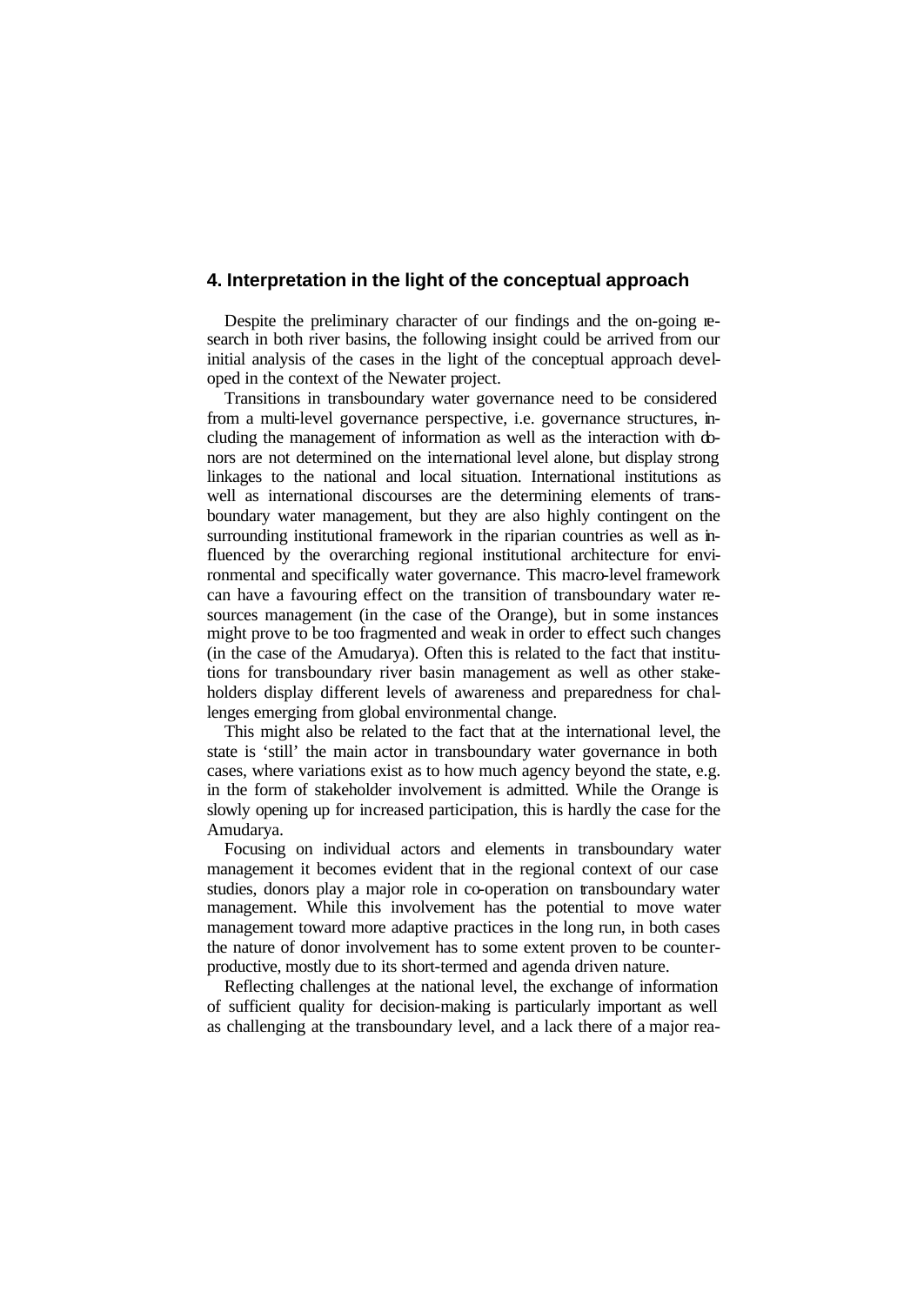son for mistrust and consequently mismanagement of resources. This is also the reason, why information deficits are not easy to overcome as information is often treated as a political asset among the riparian countries. With regards to transition management, the exchange of information is crucial and one of the main tasks of the institutional structures emerging at the international level.

Improved management and sharing of information will help in addressing currently prevailing uncertainties in water resources management, which are compounded due to the multi-level structure in transboundary river basins. While this is bound to remain a defining feature of international cooperation on water resources, the issue of trust building among riparian countries cannot be over-emphasized, as this would help in overcoming current information deficits.

The two river basins analyses as case studies in the context of Newater, display different stages in the process towards adaptive water management, as the institutional set-up varies significantly together with certain other factors. The main question however, that will also be addressed during the continued course of the project will further look at the role uncertainty play in decision-making, its impact and respective remedies. In taking a yet closer look at the interlinkages of the different water governance levels and its ramifications for a transition to adaptive water management, a main question will be to determine whether the water management regime is actually set on a trajectory to adaptive water management or whether development vectors point into other directions.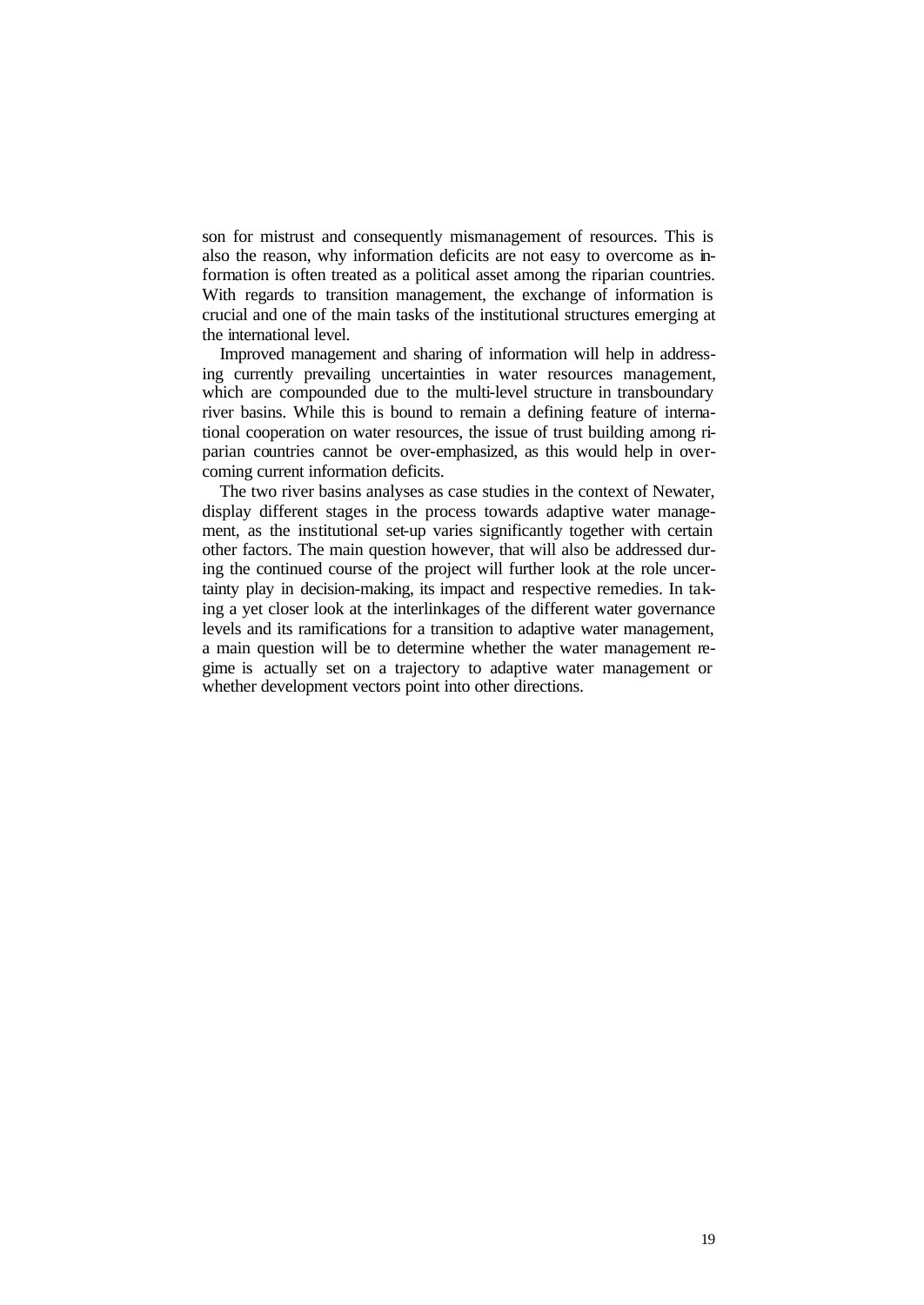### **5. References**

### **Bibliography**

- Ashton, P. and Turton, A. (2005): Transboundary Water Resource Management in Southern Africa: Opportunities, Challenges and Lessons Learned; in Wirkus (ed.), (2005): Water, Development and Cooperation — Comparative Perspective: Euphrates-Tigris and Southern Africa, BICC paper 46 [online] URL: http://www.bicc.de/publications/papers/paper46/paper46.pdf.
- Gooch, G. D. 2004. The communication of scientific information in institutional contexts: The specific case of transboundary water management in Europe. Pages 13-29 in J. G. Timmerman and S. Langaas, editors. Environmental information in European transboundary water management. IWA Publishing, London, UK.
- Grossmann, Malte (2005): Kooperation an Afrikas internationalen Gewässern: die Bedeutung des Informationsaustausches. DIE Discussion Paper No. 9/2005, German Development Institute, Bonn.
- Huitema, D., W. Egas, S. Möllenkamp, E. Mostert, et al.(2007, forthcoming). Adaptive water governance - Assessing adaptive management from a governance perspective, forthcoming in Ecology and Society – A journal of integrative science for resilience and sustainability.
- Kemp, R., Loorbach, D., Rotmans, J. (2005). "Transition management as a model for managing processes of co-evolution towards sustainable development." The International Journal of Sustainable Development and World Ecology(Special Issue on Co-evolution).
- Kranz, N., E. Interwies and R. Vidaurre. (2005): Transboundary river basin management regimes: the Orange basin case study. Ecologic – Institute for International and European Environmental Policy, Berlin, Germany. [online] URL: http://www.citg.tudelft.nl/live/pagina.jsp?id=9229ebc0-66d0-47ca-9d25-5ab2184c85f4&lang=en.
- Olsson, P., L. H. Gunderson, S. R. Carpenter, P. Ryan, L. Lebel, C. Folke, and C. S. Holling. 2006. Shooting the rapids: navigating transitions to adaptive governance of social-ecological systems. Ecology and Society 11(1): 18. [online] URL: http://www.ecologyandsociety.org/vol11/iss1/art18/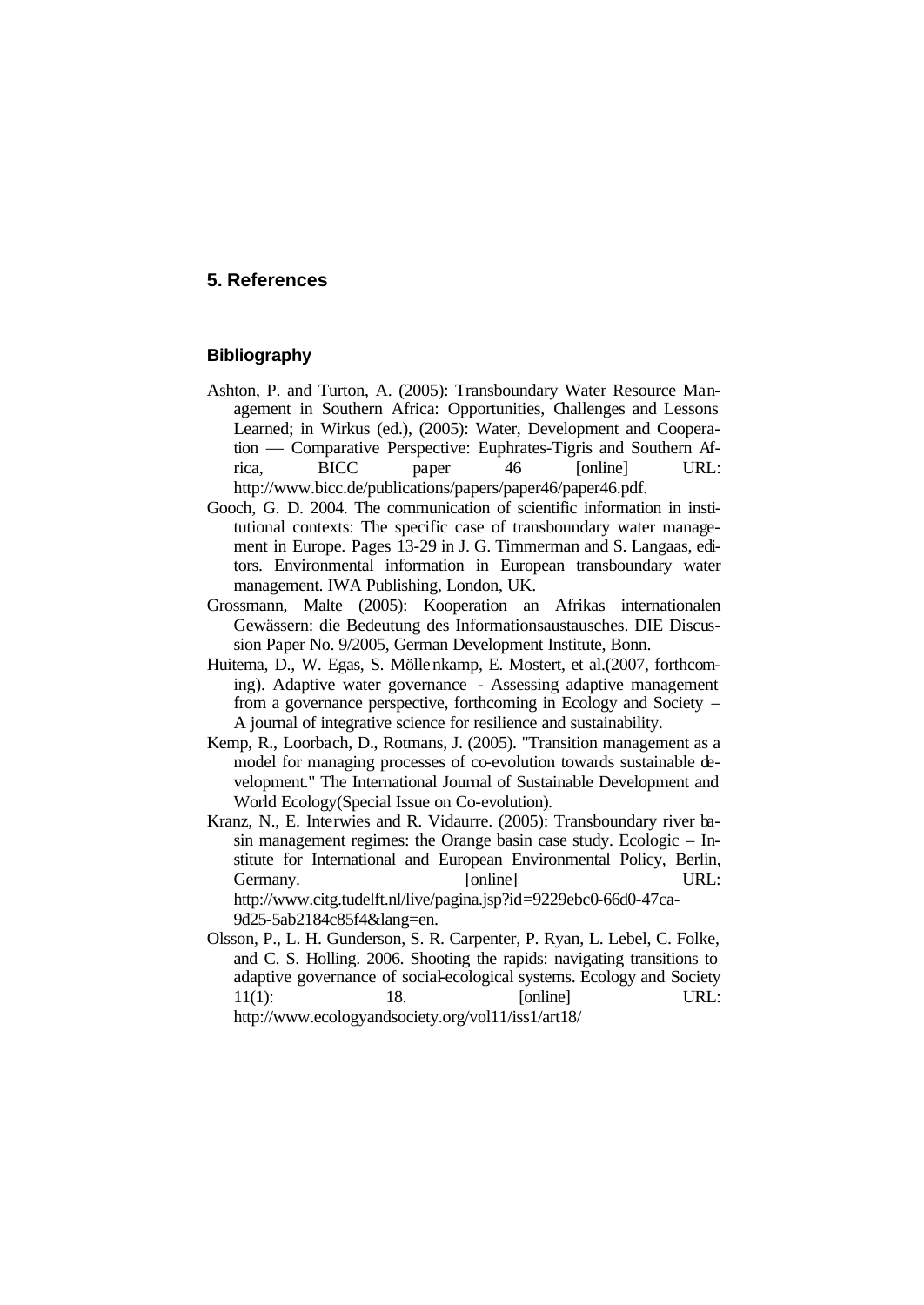- Pahl-Wostl, C., Downing, T., Kabat, P., Magnuszewski, P., Meigh, J., Schlueter, M., Sendzimir, J., and Werners, S. 2005. Transition to Adaptive Water Management; The NeWater project. Water Policy. NeWater Working Paper 1., Institute of Environmental Systems Research, University of Osnabrück.
- Raadgever et al. (2007, forthcoming): Adaptive management in transboundary river basins: development and application of a framework for regime analysis, forthcoming in Ecology and Society - A journal of integrative science for resilience and sustainability.
- Rotmans et al (2001) More evolution than revolution: Transition management in public policy, Foresight 03(01): 17.
- Timmerman, J. G. and S. Langaas. 2005. Water information what is it good for? On the use of information in transboundary water management. Regional Environmental Change 5(4): 177-187.
- UNECE/UNESCAP (2004): Cooperation Strategy to Promote the Rational and Efficient Use of Water and Energy Resources in Central Asia, download at, http://www.unece.org/speca/energy/energ\_he.htm.
- Vinogradov, Sergei ; Langford, Vance P.E. (2001): Managing transboundary water resources in the Aral Sea Basin: in search of a solution, download at http://www.isse.ucar.edu/centralasia/vinogradov.pdf.
- Walker, W.E.; Harremoes, P.; Rotmans, J.; Van der Sluijs, J.P.; Van Asselt, M.B.A.; Janssen, P. and Krayer von Krauss, M.P (2003): Defining Uncertainty – A Conceptual Basis for Uncertainty Management in Model-Based Decision Support, Integrated Assessment 2003, Vol. 4, No. 1, pp. 5–17.

#### **Interviews**

- Abdukayumov, R. A., ADB Tashkent, Portfolio Management Officer, Uzbekistan Resident Mission, May 2006 and May 2007.
- Dukhovny, V. A., Director of Scientific -Information Center ICWC, Tashkent, Uzbekistan, May 2007.
- Earle, Anton, ACWR African Centre for Water Research, Director, Cape Town, South Africa, November 2006.
- Homidov, A., Tajikistan, Hydrometeorology agency, Dushanbe, Tajikistan, May 2006 and May 2007.
- Kholmatov, A., Technical Director of EC-IFAS, Dushanbe, Tajikistan, May 2007.
- Mpho, B., Interim Secretary ORASECOM, Gaborone, Botswana, November 2006.